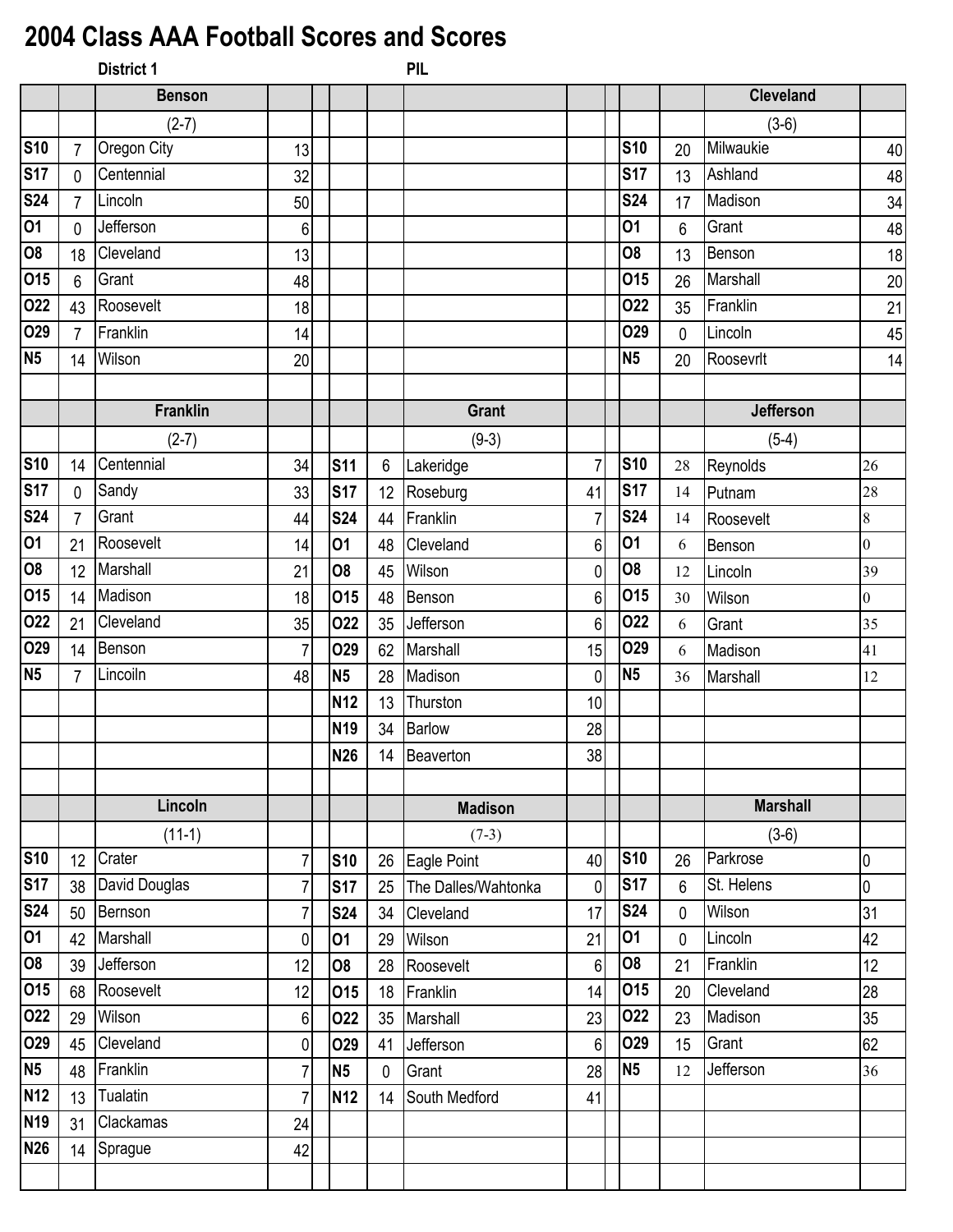|                |                | <b>Roosevelt</b>  |                |                |                |                |    |                 |                | Wilson                   |                  |
|----------------|----------------|-------------------|----------------|----------------|----------------|----------------|----|-----------------|----------------|--------------------------|------------------|
|                |                | $(0-9)$           |                |                |                |                |    |                 |                | $(3-6)$                  |                  |
| <b>S10</b>     | 10             | St. Helens        | 26             |                |                |                |    | <b>S10</b>      | 21             | Gresham                  | 27               |
| <b>S17</b>     | 20             | <b>Dallas</b>     | 21             |                |                |                |    | <b>S17</b>      | $6\phantom{.}$ | <b>Grants Pass</b>       | 42               |
| <b>S24</b>     | 8              | Jefferson         | 14             |                |                |                |    | <b>S24</b>      | 31             | Marshall                 | $\overline{0}$   |
| 01             | 14             | Franklin          | 21             |                |                |                |    | 01              | 21             | Madison                  | 29               |
| 08             | 6              | Madison           | 28             |                |                |                |    | 08              | $\pmb{0}$      | Grant                    | 45               |
| 015            | 12             | Lincoln           | 68             |                |                |                |    | 015             | $\pmb{0}$      | Jefferson                | 30 <sub>o</sub>  |
| 022            | 16             | Benson            | 43             |                |                |                |    | 022             | $6\phantom{1}$ | Lincoln                  | 29               |
| <b>O29</b>     | 12             | Wilson            | 18             |                |                |                |    | O <sub>29</sub> | 18             | Roosvelt                 | 12               |
| N <sub>5</sub> | 14             | Cleveland         | 20             |                |                |                |    | N <sub>5</sub>  | 20             | Benson                   | 14               |
|                |                |                   |                |                |                |                |    |                 |                |                          |                  |
|                |                | <b>District 2</b> |                |                |                | <b>Metro</b>   |    |                 |                |                          |                  |
|                |                | Aloha             |                |                |                |                |    |                 |                | <b>Beaverton</b>         |                  |
|                |                | $(2-7)$           |                |                |                |                |    |                 |                | $(11-2)$                 |                  |
| <b>S10</b>     | 20             | Glencoe           | 41             |                |                |                |    | <b>S10</b>      | 14             | Westview                 | 12               |
| <b>S17</b>     | 14             | Sunset            | 42             |                |                |                |    | <b>S17</b>      | 58             | Liberty                  | 3                |
| <b>S24</b>     | 14             | Southridge        | 38             |                |                |                |    | <b>S24</b>      | $\overline{7}$ | Jesuit                   | 47               |
| 01             | 6              | Beaverton         | 55             |                |                |                |    | 01              | 55             | Aloha                    | $\boldsymbol{6}$ |
| <b>O8</b>      | 6              | Westview          | 41             |                |                |                |    | 08              | 60             | Glencoe                  | $\overline{7}$   |
| 015            | 3              | Hillsboro         | 34             |                |                |                |    | 015             | 28             | Southridge               | 21               |
| 022            | $\mathbf 0$    | Jesuit            | 69             |                |                |                |    | 022             | 47             | Sunset                   | 27               |
| 029            | 14             | Century           | 7              |                |                |                |    | O <sub>29</sub> | 67             | Hillsboro                | 46               |
| N <sub>5</sub> | 46             | Liberty           | 6              |                |                |                |    | <b>N5</b>       | 50             | Century                  | 14               |
|                |                |                   |                |                |                |                |    | <b>N12</b>      | 67             | <b>Hood River Valley</b> | 46               |
|                |                |                   |                |                |                |                |    | <b>N19</b>      | 23             | Tigard                   | 19               |
|                |                |                   |                |                |                |                |    | <b>N26</b>      | 38             | Grant                    | 14               |
|                |                |                   |                |                |                |                |    | D <sub>3</sub>  | 16             | Lake Oswego              | 42               |
|                |                |                   |                |                |                |                |    |                 |                |                          |                  |
|                |                | <b>Century</b>    |                |                |                | <b>Glencoe</b> |    |                 |                | <b>Hillsboro</b>         |                  |
|                |                | $(1-8)$           |                |                |                | $(4-5)$        |    |                 |                | $(3-6)$                  |                  |
| S3             |                |                   |                | S <sub>3</sub> |                |                |    | S <sub>3</sub>  |                |                          |                  |
| <b>S10</b>     | 6              | Hillsboro         | 23             | <b>S10</b>     | 41             | Aloha          | 20 | <b>S10</b>      | 23             | Century                  | 6                |
| <b>S17</b>     | $\mathbf 0$    | Westview          | 52             | <b>S17</b>     | $\mathbf 0$    | Southridge     | 38 | <b>S17</b>      | $6\phantom{1}$ | Jesuit                   | 55               |
| <b>S24</b>     | 16             | Glencoe           | 40             | <b>S24</b>     | 40             | Century        | 16 | <b>S24</b>      | 28             | Liberty                  | $\overline{0}$   |
| 01             | 14             | Jesuit            | 68             | 01             | 14             | Westview       | 35 | 01              | 14             | Sunset                   | 28               |
| <b>O8</b>      | 27             | Liberty           | $\overline{7}$ | 08             | $\overline{7}$ | Beaverton      | 60 | 08              | $6\phantom{a}$ | Southridge               | 45               |
| 015            | 13             | Sunset            | 42             | 015            | $\overline{7}$ | Jesuit         | 68 | 015             | 34             | Aloha                    | 3                |
| 022            | $\overline{7}$ | Southridge        | 55             | 022            | 55             | Liberty        | 19 | 022             | 13             | Westview                 | 47               |
| <b>O29</b>     | $\overline{7}$ | Ahola             | 14             | <b>O29</b>     | 14             | Sunset         | 50 | 029             | $\overline{7}$ | Beaverton                | 43               |
| N <sub>5</sub> | 14             | Beaverton         | 50             | N <sub>5</sub> | 27             | Hillsboro      | 21 | <b>N5</b>       | 21             | Glencoe                  | $27\,$           |
|                |                |                   |                |                |                |                |    |                 |                |                          |                  |
|                |                |                   |                |                |                |                |    |                 |                |                          |                  |
|                |                |                   |                |                |                |                |    |                 |                |                          |                  |
|                |                |                   |                |                |                |                |    |                 |                |                          |                  |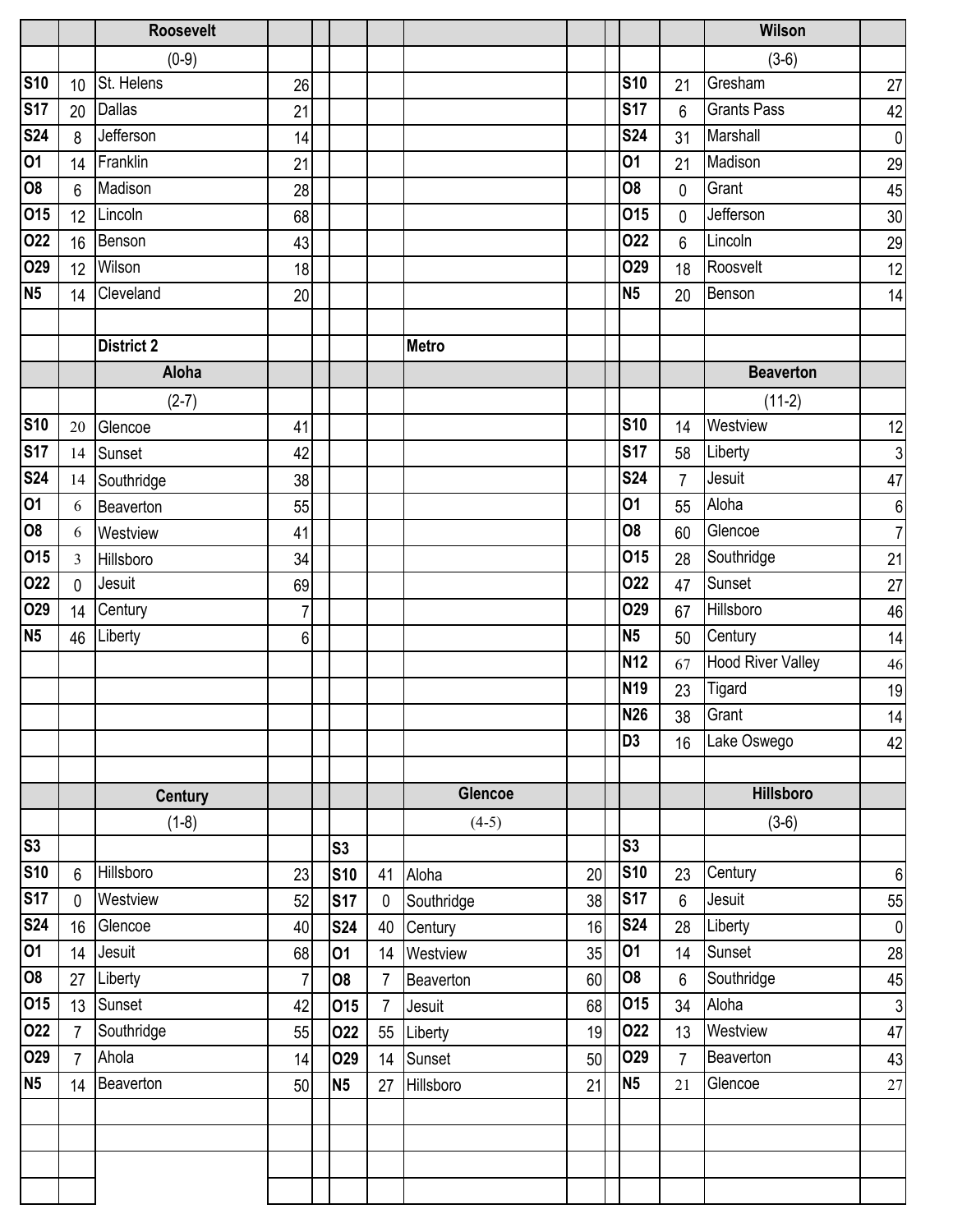|                 |                 | <b>Jesuit</b>           |                 |                 |                | Liberty           |                |                 |    | Southridge              |                  |
|-----------------|-----------------|-------------------------|-----------------|-----------------|----------------|-------------------|----------------|-----------------|----|-------------------------|------------------|
|                 |                 | $(12-1)$                |                 |                 |                | $(0-9)$           |                |                 |    | $(6-3)$                 |                  |
| <b>S10</b>      | 27              | Southridge              | 17              | <b>S10</b>      | $\overline{7}$ | Sunset            | 47             | <b>S10</b>      |    | Jesuit                  |                  |
| <b>S17</b>      | 55              | Hillsboro               | 6               | <b>S17</b>      | 3              | Beaverton         | 58             | <b>S17</b>      |    | Glencoe                 |                  |
| <b>S24</b>      | 47              | Beaverton               | 7               | <b>S24</b>      | 0              | Hillsboro         | 28             | <b>S24</b>      |    | Aloha                   |                  |
| 01              | 68              | Century                 | 14              | 01              | 0              | Southridge        | 58             | 01              |    | Liberty                 |                  |
| <b>O8</b>       | 28              | Sunset                  | 19              | <b>O8</b>       | $\overline{7}$ | Century           | 27             | 08              |    | Hillsboro               |                  |
| 015             | 68              | Glencoe                 | 7               | 015             | 0              | Westview          | 59             | 015             |    | Beaverton               |                  |
| 022             | 69              | Aloha                   | 0               | 022             | 19             | Glencoe           | 55             | 022             |    | Century                 |                  |
| 029             | 61              | Liberty                 | 0               | <b>O29</b>      | $\mathbf 0$    | Jesuit            | 61             | O29             |    | Westview                |                  |
| N <sub>5</sub>  | 38              | Westview                | 17              | N <sub>5</sub>  | 6              | Aloha             | 46             | N <sub>5</sub>  |    | Sunset                  |                  |
| <b>N12</b>      | 43              | <b>West Linn</b>        | 7               |                 |                |                   |                |                 |    |                         |                  |
| N <sub>19</sub> | 24              | Roseburg                | 17              |                 |                |                   |                |                 |    |                         |                  |
| <b>N26</b>      | 40              | <b>Central Catholic</b> | 14              |                 |                |                   |                |                 |    |                         |                  |
| D <sub>3</sub>  | 28              | Sprague                 | 49              |                 |                |                   |                |                 |    |                         |                  |
|                 |                 |                         |                 |                 |                |                   |                |                 |    |                         |                  |
|                 |                 | <b>Sunset</b>           |                 |                 |                |                   |                |                 |    | <b>Westview</b>         |                  |
|                 |                 | $(5-4)$                 |                 |                 |                |                   |                |                 |    | $(8-3)$                 |                  |
| <b>S10</b>      | 47              | Liberty                 | 7               |                 |                |                   |                | <b>S10</b>      | 12 | Beaverton               | 14               |
| <b>S17</b>      | 42              | Aloha                   | 14              |                 |                |                   |                | <b>S17</b>      | 52 | Century                 | $\boldsymbol{0}$ |
| <b>S24</b>      | 8               | Westview                | 53              |                 |                |                   |                | <b>S24</b>      | 53 | Sunset                  | $\,8\,$          |
| 01              | 28              | Hillsboro               | 14              |                 |                |                   |                | 01              | 35 | Glencoe                 | 14               |
| <b>O8</b>       | 19              | Jesuit                  | 28              |                 |                |                   |                | 08              | 41 | Aloha                   | 6                |
| 015             | 42              | Century                 | 13              |                 |                |                   |                | 015             | 59 | Liberty                 | $\vert 0 \vert$  |
| 022             | 27              | Beaverton               | 47              |                 |                |                   |                | 022             | 47 | Hillsboro               | 13               |
| O <sub>29</sub> | 50              | Glencoe                 | 14              |                 |                |                   |                | O29             | 20 | Soutyhridge             | 14               |
| <b>N5</b>       |                 | 24 Southridge           | 27              |                 |                |                   |                | N <sub>5</sub>  | 17 | Jesuit                  | $38\,$           |
|                 |                 |                         |                 |                 |                |                   |                | N <sub>12</sub> | 38 | South Eugene            | 20               |
|                 |                 |                         |                 |                 |                |                   |                | N <sub>19</sub> | 9  | Sprague                 | 15               |
|                 |                 |                         |                 |                 |                |                   |                |                 |    |                         |                  |
|                 |                 | <b>District 3</b>       |                 |                 |                | Mt. Hood          |                |                 |    |                         |                  |
|                 |                 | <b>Barlow</b>           |                 |                 |                | <b>Centennial</b> |                |                 |    | <b>Central Catholic</b> |                  |
|                 |                 | $(9-2)$                 |                 |                 |                | $(5-4)$           |                |                 |    | $(9-3)$                 |                  |
| <b>S10</b>      | 10 <sup>°</sup> | Silverton               | 28              | <b>S10</b>      | 34             | Franklin          | 14             | <b>S10</b>      | 28 | North Medford           | 45               |
| <b>S17</b>      | 49              | Skyview (WA)            | $6\overline{6}$ | <b>S17</b>      | 32             | Benson            | $\overline{0}$ | <b>S17</b>      | 23 | <b>West Linn</b>        | 20               |
| <b>S24</b>      | 42              | Gresham                 | $\overline{7}$  | <b>S24</b>      | 28             | Central Catholic  | 35             | <b>S24</b>      | 35 | Centennial              | $28\,$           |
| 01              | 52              | Parkrose                | 0               | 01              | $\overline{7}$ | Sandy             | 42             | 01              | 27 | Reynolds                | 26               |
| 08              | 57              | Sandy                   | 21              | 08              | 15             | David Douglas     | $\overline{7}$ | O <sub>8</sub>  | 64 | Parkrose                | $\boldsymbol{0}$ |
| 015             | 33              | Reynolds                | 17              | 015             | 52             | Parkrose          | 6 <sup>1</sup> | 015             | 26 | David Douglas           | $78\,$           |
| 022             | 67              | David Douglas           | 7               | 022             | $\mathbf{0}$   | Reynolds          | 26             | 022             | 37 | Sandy                   | 6                |
| O <sub>29</sub> | 49              | Centennial              | 21              | <b>O29</b>      | 21             | <b>Barlow</b>     | 49             | O29             | 31 | Gresham                 | 19               |
| <b>N5</b>       | 17              | <b>Central Catholic</b> | 14              | <b>N5</b>       | 32             | Gresham           | 8 <sup>1</sup> | N <sub>5</sub>  | 14 | <b>Barlow</b>           | 17               |
| <b>N12</b>      | 28              | iorth Medford           | 10              | N <sub>12</sub> |                |                   |                | N <sub>12</sub> | 18 | Newberg                 | 15               |
| <b>N19</b>      | 28              | Grant                   | 34              | N <sub>19</sub> |                |                   |                | N <sub>19</sub> | 20 | North Salem             | 17               |
|                 |                 |                         |                 |                 |                |                   |                | <b>N26</b>      | 14 | Jesuit                  | 40               |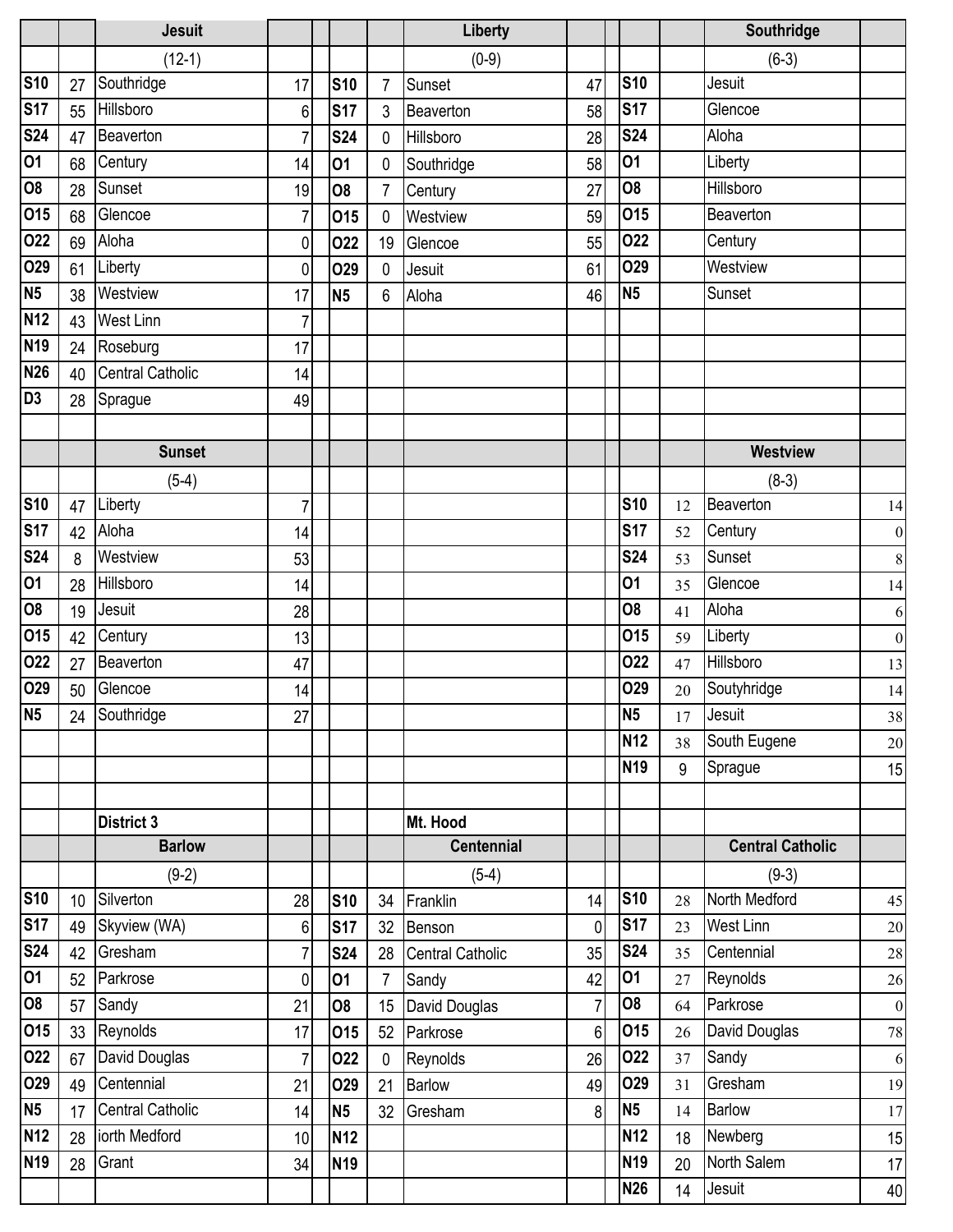|                          |                | <b>David Douglas</b>     |                |                         |                |                          |                      |                  |                | Gresham                         |                           |
|--------------------------|----------------|--------------------------|----------------|-------------------------|----------------|--------------------------|----------------------|------------------|----------------|---------------------------------|---------------------------|
|                          |                | $(1-8)$                  |                |                         |                |                          |                      |                  |                | $(4-5)$                         |                           |
| <b>S10</b>               | 7              | <b>Hood River Valley</b> | 21             |                         |                |                          |                      | <b>S10</b>       | 27             | Wilson                          | 21                        |
| <b>S17</b>               | $\overline{7}$ | Lincoln                  | 38             |                         |                |                          |                      | <b>S17</b>       | 13             | Crater                          | 10                        |
| <b>S24</b>               | 41             | Parkrose                 | 13             |                         |                |                          |                      | <b>S24</b>       | $\overline{7}$ | Barlow                          | 42                        |
| 01                       | 13             | Gresham                  | 21             |                         |                |                          |                      | 01               | 21             | David Douglas                   | 13                        |
| $\overline{\text{SO}}$   | $\overline{7}$ | Centennial               | 15             |                         |                |                          |                      | 08               | 13             | Reynolds                        | 15                        |
| 015                      | $\overline{7}$ | <b>Central Catholic</b>  | 26             |                         |                |                          |                      | 015              | 6              | Sandy                           | 47                        |
| 022                      | 7              | <b>Barlow</b>            | 67             |                         |                |                          |                      | 022              | 48             | Parkrose                        | 9                         |
| 029                      | 15             | Reynolds                 | 40             |                         |                |                          |                      | O <sub>29</sub>  | 19             | <b>Central Catholic</b>         | 31                        |
| N <sub>5</sub>           | 26             | Sandy                    | 58             |                         |                |                          |                      | <b>N5</b>        | 8              | Centennial                      | 32                        |
|                          |                |                          |                |                         |                |                          |                      |                  |                |                                 |                           |
|                          |                |                          |                |                         |                |                          |                      |                  |                |                                 |                           |
|                          |                | <b>Parkrose</b>          |                |                         |                | <b>Reynolds</b>          |                      |                  |                | <b>Sandy</b>                    |                           |
|                          |                | $(0-9)$                  |                |                         |                | $(6-4)$                  |                      |                  |                | $(5-4)$                         |                           |
| $\overline{\text{S3}}$   | 0              | Springfield              | 50             | <b>S10</b>              | 26             | Jefferson                | 28                   | <b>S10</b>       | 14             | McMinnville                     | $20\,$                    |
| <b>S10</b>               | 0              | Marshall                 | 26             | <b>S17</b>              | 45             | Oregon City              | 7                    | <b>S17</b>       | 33             | Franklin                        | $\overline{0}$            |
| <b>S17</b>               |                |                          |                | <b>S24</b>              | 24             | Sandy                    | 21                   | <b>S24</b>       | 21             | Reynolds                        | 24                        |
| $\overline{\text{S}}$ 24 | 13             | David Douglas            | 41             | 01                      | 26             | <b>Central Catholic</b>  | 27                   | 01               | 42             | Centennial                      | $7\overline{ }$           |
| 01                       | 0              | <b>Barlow</b>            | 52             | 08                      | 15             | Gresham                  | 13                   | O <sub>8</sub>   | 21             | Barlow                          | 57                        |
| <b>O8</b>                | 0              | <b>Central Catholic</b>  | 64             | 015                     | 17             | <b>Barlow</b>            | 33                   | 015              | 47             | Gresham                         | 6                         |
| 015                      | 6              | Centennial               | 52             | 022                     | 26             | Centennial               | $\mathbf{0}$         | 022              | 6              | <b>Central Catholic</b>         | 37                        |
| 022                      | 9              | Gresham                  | 48             | <b>O29</b>              | 40             | David Douglas            | 15                   | <b>O29</b>       | 79             | Parkrose                        | $\vert 0 \vert$           |
| 029                      | 0              | Sandy                    | 79             | <b>N5</b>               | 45             | Parkrose                 | 13                   | <b>N5</b>        | 58             | David Douglas                   | 26                        |
| <b>N5</b>                | 13             | Reynolds                 | 45             | <b>N12</b>              | $\overline{7}$ | Sprague                  | 41                   |                  |                |                                 |                           |
|                          |                |                          |                |                         |                |                          |                      |                  |                |                                 |                           |
|                          |                |                          |                |                         |                |                          |                      |                  |                |                                 |                           |
|                          |                | District 4               |                |                         |                | <b>Three Rivers</b>      |                      |                  |                |                                 |                           |
|                          |                | <b>Clackamas</b>         |                |                         |                | Lake Oswego              |                      |                  |                | Lakeridge                       |                           |
|                          |                | $(9-2)$                  |                |                         |                | $(12-2)$                 |                      |                  |                | $(6-4)$                         |                           |
| <b>S10</b>               | 38             | Roseburg                 | 21             | <b>S10</b>              | 19             | <b>Grants Pass</b>       | 0                    | S <sub>3</sub>   | 31             | North Medford                   | 35                        |
| <b>S17</b>               | 19             | North Medford            | 25             | <b>S17</b>              | 35             | South Medford            | 9                    | <b>S11</b>       | $\overline{7}$ | Grant                           | $6 \mid$                  |
| <b>S24</b>               | 28             | Milwaukie                | 17             | <b>S24</b>              | 35             | <b>West Linn</b>         | 13                   | <b>S17</b>       |                |                                 |                           |
| $\overline{01}$          | 54             | Oregon City              | 7              | 01                      | 20             | Lakeridge                | 10                   | <b>S24</b><br>01 | 35             | Putnam                          | 7                         |
| $\overline{80}$<br>015   | 51             | St. Helens               | $6\phantom{.}$ | 08                      | 40             | Milwaukie                | $\overline{7}$       | 07               | 10             | Lake Oswego<br><b>West Linn</b> | 20                        |
| 022                      | 37             | Lakeridge<br>Lake Oswego | 17             | 015                     | 49             | Oregon City              | 10                   | 015              | 33             | Clackamas                       | 14                        |
| 029                      | 10             | Putnam                   | $6\phantom{.}$ | 022                     | $6\phantom{.}$ | Clackamas                | 10                   | 022              | 17             | St. Helens                      | 37                        |
| N <sub>5</sub>           | 33             | West Linn                | 7              | O29                     | 42             | St. Helens               | 12                   | 029              | 35             | Milwaukie                       | 19                        |
| <b>N12</b>               | 19             | Summit                   | 14             | <b>N5</b><br><b>N12</b> | 34             | Putnam                   | 27                   | N <sub>5</sub>   | 35             | Oregon City                     | $\overline{0}$<br>$\vert$ |
| <b>N19</b>               | 28             | Lincoln                  | $\overline{7}$ |                         | 28             | South Salem              | 14<br>$\overline{7}$ | <b>N12</b>       | 56             | Tigard                          |                           |
|                          | 24             |                          | 31             | <b>N19</b>              | 14             | Sheldon<br>South Medford | 27                   |                  | $\mathbf 0$    |                                 | 22                        |
|                          |                |                          |                | <b>N26</b>              | 57             |                          |                      |                  |                |                                 |                           |
|                          |                |                          |                | D <sub>3</sub><br>D11   | 42             | Beaverton                | 16                   |                  |                |                                 |                           |
|                          |                |                          |                |                         | 27             | Sprague                  | 30                   |                  |                |                                 |                           |
|                          |                |                          |                |                         |                |                          |                      |                  |                |                                 |                           |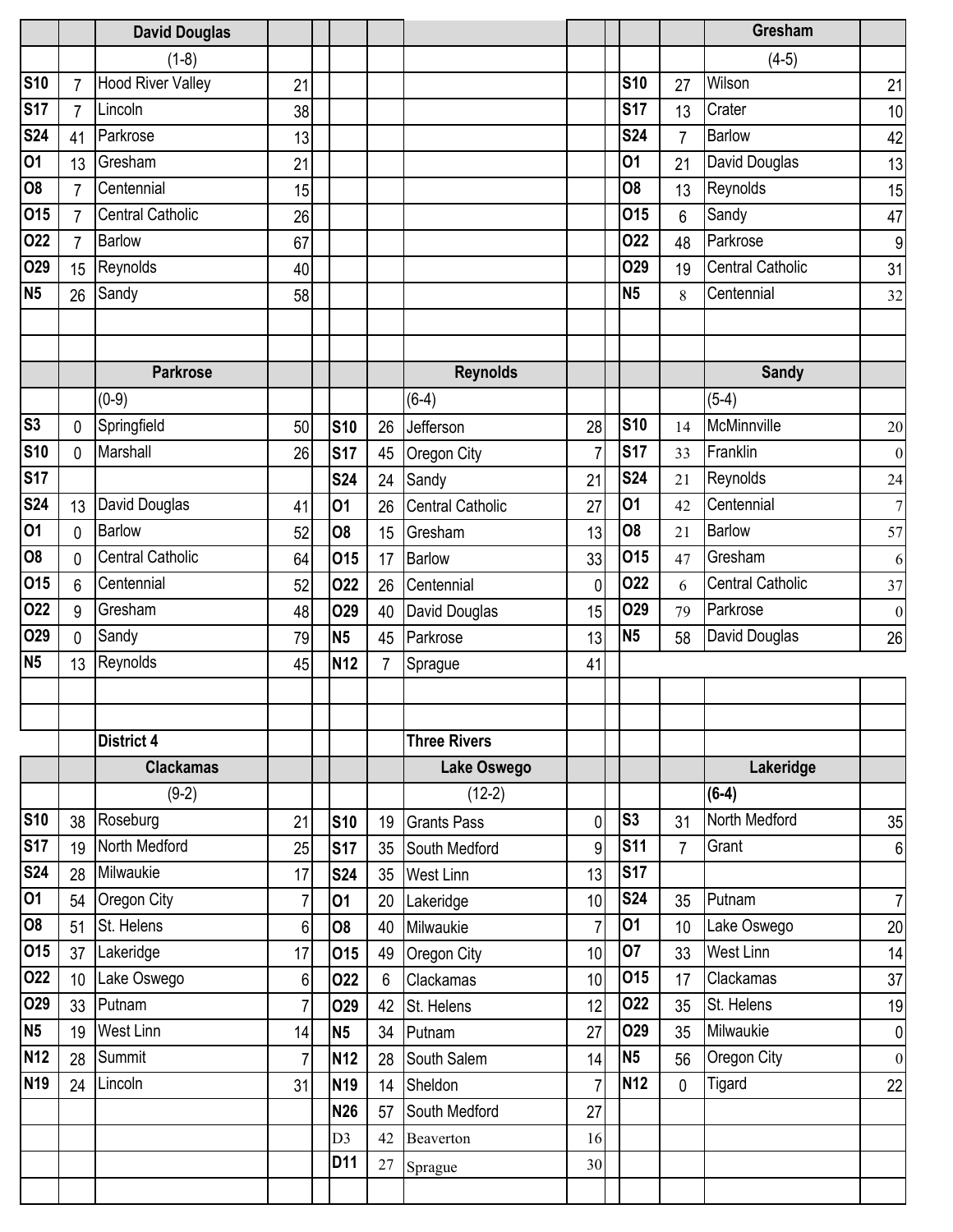|                        |                | <b>Milwaukie</b> |                |                 |                |                              |    |                |                | <b>Oregon City</b>      |                  |
|------------------------|----------------|------------------|----------------|-----------------|----------------|------------------------------|----|----------------|----------------|-------------------------|------------------|
|                        |                | $(4-5)$          |                |                 |                |                              |    |                |                | $(2-7)$                 |                  |
| S <sub>3</sub>         | 0              | South Eugene     | 34             |                 |                |                              |    | <b>S10</b>     | 13             | Benson                  | $\overline{7}$   |
| <b>S10</b>             | 40             | Cleveland        | 20             |                 |                |                              |    | <b>S17</b>     | $\overline{7}$ | Reynolds                | 45               |
| <b>S17</b>             |                |                  |                |                 |                |                              |    | <b>S24</b>     | 31             | St. Helens              | 14               |
| <b>S24</b>             | 17             | Clackamas        | 28             |                 |                |                              |    | 01             | $\overline{7}$ | Clackamas               | 54               |
| 01                     | 27             | Putnam           | $\overline{7}$ |                 |                |                              |    | O <sub>8</sub> | 0              | Putnam                  | 28               |
| $\overline{\text{SO}}$ | $\overline{7}$ | Lake Oswego      | 40             |                 |                |                              |    | 015            | 10             | Lake Oswego             | 49               |
| 015                    | 30             | <b>West Linn</b> | 49             |                 |                |                              |    | 022            | 30             | Milwaukie               | 38               |
| 022                    | 38             | Oregon City      | 30             |                 |                |                              |    | <b>O29</b>     | 6              | <b>West Linn</b>        | 38               |
| 029                    | 6              | Lakeridge        | 35             |                 |                |                              |    | <b>N5</b>      | $\mathbf{0}$   | Lakeridge               | 56               |
| <b>N5</b>              | 49             | St. Helens       | 30             |                 |                |                              |    |                |                |                         |                  |
|                        |                |                  |                |                 |                |                              |    |                |                |                         |                  |
|                        |                |                  |                |                 |                |                              |    |                |                |                         |                  |
|                        |                | Putnam           |                |                 |                | <b>St. Helens</b>            |    |                |                | <b>West Linn</b>        |                  |
|                        |                | $(4-5)$          |                |                 |                | $(1-8)$                      |    |                |                | $(4-6)$                 |                  |
| <b>S10</b>             | 13             | Ashland          | 9              | <b>S10</b>      | 26             | Roosevelt                    | 10 | <b>S10</b>     | 14             | South Medford           | 27               |
| <b>S17</b>             | 28             | Jefferson        | 14             | <b>S17</b>      | 0              | Marshall                     | 6  | <b>S17</b>     | 20             | <b>Central Catholic</b> | 23               |
| <b>S24</b>             | $\overline{7}$ | Milwaukie        | 27             | <b>S24</b>      | 14             | Oregon City                  | 31 | <b>S24</b>     | 13             | Lake Oswego             | 35               |
| 01                     | 28             | Oregon City      | 0              | 01              | 6              | <b>West Linn</b>             | 40 | 01             | 40             | St. Helens              | $\boldsymbol{6}$ |
| $\overline{08}$        | 38             | St. Helens       | 20             | 08              | 6              | Clackamas                    | 51 | 08             | 14             | Lakeridge               | 33               |
| 015                    | 24             | <b>West Linn</b> | 30             | 015             | 20             | Putnam                       | 38 | 015            | 49             | Milwaukie               | 30               |
| 022                    | $\overline{7}$ | Clackamas        | 35             | 022             | 19             | Lakeridge                    | 35 | 022            | 30             | Putnam                  | 24               |
| 029                    | 27             | Lake Oswego      | 34             | O <sub>29</sub> | 12             | Lake Oswego                  | 42 | <b>O29</b>     | 38             | Oregon City             | $\,6$            |
| <b>N5</b>              | $\overline{7}$ | Lakeridge        | 35             | <b>N5</b>       | 30             | Milwaukie                    | 49 | N <sub>5</sub> | 14             | Clackamas               | 19               |
|                        |                |                  |                |                 |                |                              |    | <b>N12</b>     | $\overline{7}$ | Jesuit                  | 43               |
|                        |                |                  |                |                 |                |                              |    |                |                |                         |                  |
|                        |                |                  |                |                 |                |                              |    |                |                |                         |                  |
|                        |                |                  |                |                 |                | <b>District 5 Midwestern</b> |    |                |                |                         |                  |
|                        |                | <b>Churchill</b> |                |                 |                | Lebanon                      |    |                |                | <b>Marshfield</b>       |                  |
|                        |                | $(2-7)$          |                |                 |                | $(0-9)$                      |    |                |                | $(8-3)$                 |                  |
| <b>S10</b>             | 14             | North Eugene     | 15             | <b>S10</b>      | $\mathbf 0$    | Willsmette                   | 34 | <b>S10</b>     | $\overline{7}$ | South Eugene            | 34               |
| <b>S17</b>             | 12             | Thurston         | 22             | <b>S17</b>      | 15             | Eagle Point                  | 39 | <b>S17</b>     | 47             | Willamette              | 14               |
| <b>S24</b>             | $\overline{7}$ | South Eugene     | 47             | <b>S24</b>      | 0              | Marshfield                   | 56 | <b>S24</b>     | 56             | Lebanon                 | $\pmb{0}$        |
| $\overline{01}$        | $\overline{7}$ | Willamette       | 41             | 01              | 20             | Springfield                  | 42 | 01             | 52             | North Bend              | 14               |
| $\overline{60}$        | 28             | Lebanon          | 21             | 08              | 27             | Churchill                    | 28 | <b>O8</b>      | 33             | Springfield             | 13               |
| 015                    | $\overline{7}$ | Marshfield       | 28             | 015             | 14             | Sheldon                      | 40 | 015            | 28             | Churchill               | $\overline{7}$   |
| 022                    | 22             | Springfield      | 18             | 022             | 28             | North Eugene                 | 34 | 022            | $\overline{7}$ | Sheldon                 | 28               |
| 029                    | 31             | Bend             | 38             | 029             | $6\phantom{.}$ | Thurston                     | 47 | 029            | 41             | North Eugene            | 21               |
| <b>N5</b>              | $\mathbf{0}$   | Sheldon          | 40             | <b>N5</b>       | $\overline{7}$ | South Eugene                 | 41 | N <sub>5</sub> | 21             | Thurston                | $\pmb{0}$        |
|                        |                |                  |                |                 |                |                              |    | <b>N12</b>     | 12             | Roseburg                | 20               |
|                        |                |                  |                |                 |                |                              |    |                |                |                         |                  |
|                        |                |                  |                |                 |                |                              |    |                |                |                         |                  |
|                        |                |                  |                |                 |                |                              |    |                |                |                         |                  |
|                        |                |                  |                |                 |                |                              |    |                |                |                         |                  |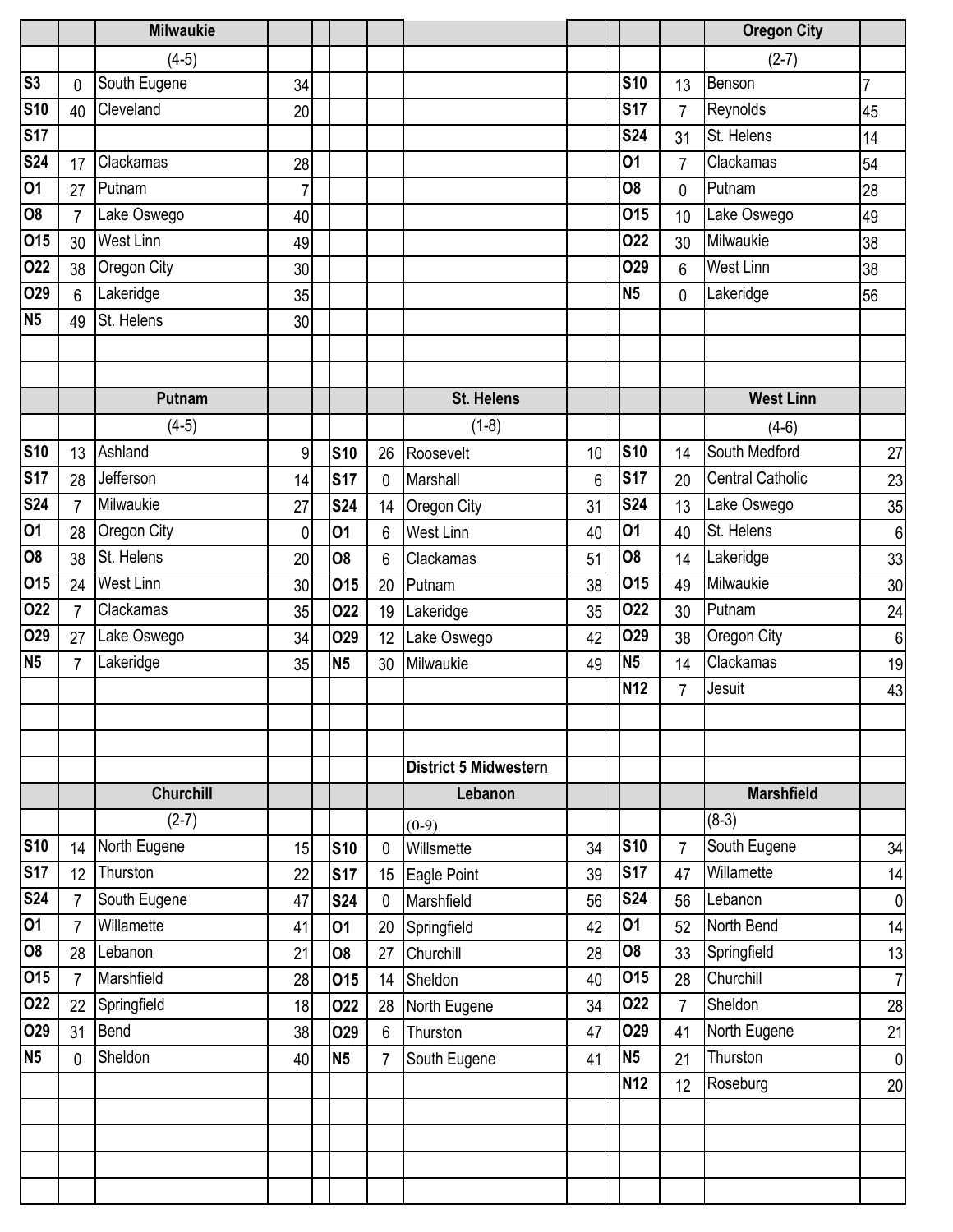|                |                | <b>North Eugene</b>        |    |                 |                 | Sherldon             |                |                |                | <b>South Eugene</b> |                  |
|----------------|----------------|----------------------------|----|-----------------|-----------------|----------------------|----------------|----------------|----------------|---------------------|------------------|
|                |                | $(3-6)$                    |    |                 |                 | $(10-1)$             |                |                |                | $(8-2)$             |                  |
| S3             | 48             | Woodburn                   | 0  | <b>S10</b>      | 28              | <b>Barlow</b>        | 10             | S <sub>3</sub> | 34             | Milwaukie           | 0                |
| <b>S10</b>     | 15             | Churchill                  | 14 | <b>S17</b>      | 40              | North Eugene         | 0              | <b>S10</b>     | 34             | Marshfield          | 7                |
| <b>S17</b>     | 0              | Sheldton                   | 40 | <b>S24</b>      | 35              | Thurston             | 13             | <b>S17</b>     | 39             | Sprtingfield        | 7                |
| <b>S24</b>     |                |                            |    | 01              | 34              | South Eugene         | 28             | <b>S24</b>     | 47             | Churchill           | 7                |
| 01             | 21             | Thurston                   | 51 | 08              | 40              | Willamette           | $\overline{7}$ | 01             | 28             | Sheldon             | 34               |
| <b>O8</b>      | 13             | Soputh Eugene              | 41 | 015             | 40              | Lebanon              | 14             | 08             | 41             | North Eugene        | 13               |
| 015            | 8              | Willamette                 | 41 | 022             | 28              | Marshfield           | $\overline{7}$ | 015            | 28             | Thurston            | 0                |
| 022            | 34             | Lebanon                    | 28 | <b>O29</b>      | 43              | Springfield          | $\overline{2}$ | 022            |                |                     |                  |
| O29            | 21             | Marshfield                 | 41 | N <sub>5</sub>  | 40              | Churchill            | 0              | O29            | 47             | Willamette          | 7                |
| <b>N5</b>      | 21             | Springfield                | 28 | <b>N12</b>      | 48              | Canby                | 21             | N <sub>5</sub> | 41             | Lebanon             | 7                |
|                |                |                            |    | <b>N19</b>      | $\overline{7}$  | Lake Oswego          | 14             | <b>N12</b>     | 20             | Westvgiew           | 36               |
|                |                |                            |    |                 |                 |                      |                |                |                |                     |                  |
|                |                |                            |    |                 |                 |                      |                |                |                |                     |                  |
|                |                | Springfield                |    |                 |                 | <b>Thurston</b>      |                |                |                | <b>Willamette</b>   |                  |
|                |                | $(4-5)$                    |    |                 |                 | $(6-4)$              |                |                |                | $(3-6)$             |                  |
| S <sub>3</sub> | 50             | Parkrose                   | 0  | S <sub>3</sub>  | 33              | <b>Mountain View</b> | 12             | S <sub>3</sub> | $\overline{7}$ | Roseburg            | 39               |
| <b>S10</b>     | 7              | Thurston                   | 28 | <b>S10</b>      | 28              | Springfield          | $\overline{7}$ | <b>S10</b>     | 34             | Lebanon             | $\overline{0}$   |
| <b>S17</b>     | $\overline{7}$ | South Eugene               | 39 | <b>S17</b>      | 22              | Churchill            | 12             | <b>S17</b>     | 14             | Marshfield          | 47               |
| <b>S24</b>     | 31             | Willamette                 | 24 | <b>S24</b>      | 13              | Sheldon              | 35             | <b>S24</b>     | 24             | Springfield         | 31               |
| 01             | 42             | Lebanon                    | 20 | 01              | 51              | North Eugene         | 21             | 01             | 41             | Churchill           | 14               |
| <b>O8</b>      | 13             | Marshfield                 | 33 | <b>O8</b>       |                 |                      |                | 08             | 7              | Sheldon             | 40               |
| 015            |                |                            |    | 015             | 0               | South Eugene         | 28             | 015            | 41             | North Eugerne       | $\boldsymbol{8}$ |
| 022            | 18             | Churchill                  | 22 | 022             | 29              | Willamette           | 23             | 022            | 23             | Thurston            | 29               |
| O29            | $\overline{2}$ | Sheldon                    | 43 | <b>O29</b>      | 47              | Lebanon              | 6              | O29            | 7              | South Eugene        | 47               |
| N <sub>5</sub> | 28             | North Eugene               | 21 | N <sub>5</sub>  | 0               | Marshfield           | 21             |                |                |                     |                  |
|                |                |                            |    | N <sub>12</sub> | 10 <sup>°</sup> | Grant                | 13             |                |                |                     |                  |
|                |                |                            |    |                 |                 |                      |                |                |                |                     |                  |
|                |                | District 6 Southern Oregon |    |                 |                 |                      |                |                |                |                     |                  |
|                |                | <b>Ashland</b>             |    |                 |                 | <b>Crater</b>        |                |                |                | <b>Eagle Point</b>  |                  |
|                |                | $(3-6)$                    |    |                 |                 | $(1-8)$              |                |                |                | $(7-2)$             |                  |
| <b>S10</b>     | 9              | Putnam                     | 13 | <b>S10</b>      | $\overline{7}$  | Lincoln              | 21             | <b>S10</b>     | 40             | Madison             | 26               |
| <b>S17</b>     | 48             | Cleveland                  | 13 | <b>S17</b>      | 10 <sup>°</sup> | Gresham              | 13             | <b>S17</b>     | 39             | Lebanon             | 15               |
| <b>S24</b>     | 14             | North Medford              | 49 | <b>S24</b>      | 14              | South Medford        | 50             | <b>S24</b>     | 41             | Roseburg            | 34               |
| 01             | $\overline{7}$ | Roseburg                   | 24 | 01              | 6               | North Medford        | 42             | 01             | 26             | <b>Grants Pass</b>  | $\overline{0}$   |
| 08             | 6              | <b>Grants Pass</b>         | 34 | O <sub>8</sub>  | $6\phantom{a}$  | Eagle Point          | 26             | 08             | 26             | Crater              | 6                |
| 015            | 29             | Eagle Point                | 49 | 015             | $\mathbf 0$     | Roseburg             | 49             | 015            | 49             | Ashland             | 29               |
| 022            | $\overline{7}$ | South Medford              | 17 | 022             | 18              | Klamath Union        | 0              | 022            | 15             | North Medford       | 36               |
| <b>O29</b>     | 31             | <b>Klamath Union</b>       | 25 | <b>O29</b>      | 21              | <b>Grants Pass</b>   | 40             | <b>O29</b>     | 28             | South Medford       | 38               |
| <b>N5</b>      | 18             | Crater                     | 6  | <b>N5</b>       | 6               | Ashland              | 18             | <b>N5</b>      | 55             | Klamath Union       | $20\,$           |
|                |                |                            |    |                 |                 |                      |                |                |                |                     |                  |
|                |                |                            |    |                 |                 |                      |                |                |                |                     |                  |
|                |                |                            |    |                 |                 |                      |                |                |                |                     |                  |
|                |                |                            |    |                 |                 |                      |                |                |                |                     |                  |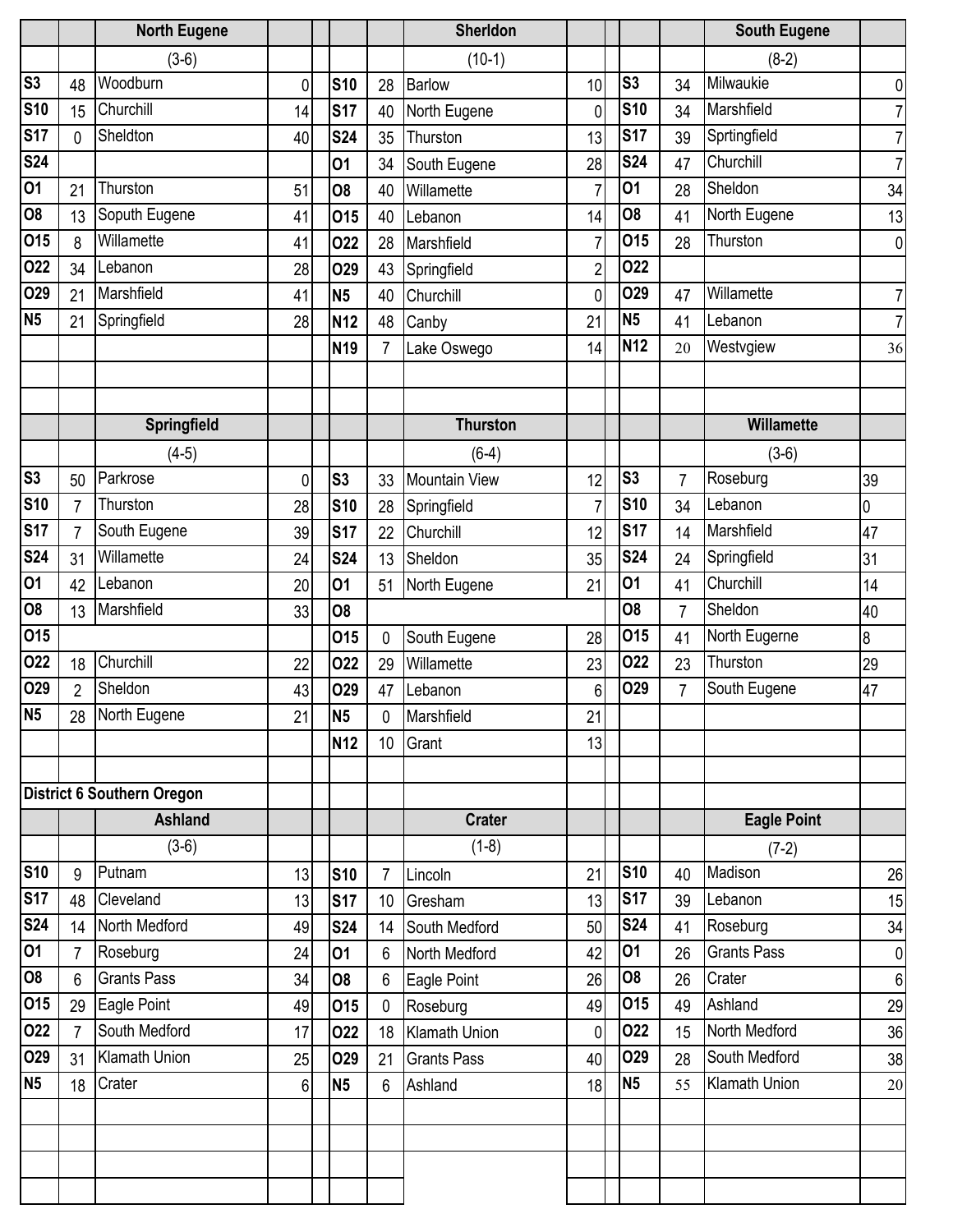|                 |              | <b>Grants Pass</b>       |    |                 |                |                       |             |                |             | <b>Klamath Union</b>     |                |
|-----------------|--------------|--------------------------|----|-----------------|----------------|-----------------------|-------------|----------------|-------------|--------------------------|----------------|
|                 |              | $(3-6)$                  |    |                 |                |                       |             |                |             | $(6-3)$                  |                |
| S <sub>3</sub>  |              |                          |    |                 |                |                       |             | S <sub>3</sub> | 28          | South Umpqua             | 14             |
| <b>S10</b>      | $\mathbf{0}$ | Lake Oswego              | 19 |                 |                |                       |             | <b>S10</b>     | 13          | North Valley             | 7              |
| <b>S17</b>      | 42           | Wilson                   | 6  |                 |                |                       |             | <b>S17</b>     | 27          | Mazama                   | 19             |
| <b>S24</b>      | 8            | Canby                    | 20 |                 |                |                       |             | <b>S24</b>     | 9           | Mt. Swhasta (CA)         | $\overline{0}$ |
| 01              | 0            | Eagle Point              | 26 |                 |                |                       |             | 01             | 30          | Douglas                  | 18             |
| $\overline{08}$ | 34           | Ashland                  | 6  |                 |                |                       |             | 08             | 33          | Henley                   | $\overline{0}$ |
| 015             | 14           | South Medford            | 21 |                 |                |                       |             | 015            |             |                          |                |
| 022             | 0            | Roseburg                 | 29 |                 |                |                       |             | 022            | 0           | Crater                   | 18             |
| O29             | 40           | Crater                   | 21 |                 |                |                       |             | O29            | 25          | Ashland                  | 31             |
| <b>N5</b>       | 3            | Niorth Medford           | 14 |                 |                |                       |             | <b>N5</b>      | 20          | Eagle Point              | 55             |
|                 |              |                          |    |                 |                |                       |             |                |             | Independent              |                |
|                 |              |                          |    |                 |                |                       |             |                |             |                          |                |
|                 |              | <b>North Medford</b>     |    |                 |                | <b>Roseburg</b>       |             |                |             | <b>South Medford</b>     |                |
|                 |              | $(7-3)$                  |    |                 |                | $(7-4)$               |             |                |             | $(10-2)$                 |                |
| S <sub>3</sub>  | 35           | Lakeridge                | 31 | S <sub>3</sub>  | 39             | Willamette            | 7           | S <sub>3</sub> | 24          | Tigard                   | 21             |
| <b>S10</b>      | 45           | <b>Central Catholic</b>  | 28 | <b>S10</b>      | 21             | Clackamas             | 38          | <b>S10</b>     | 27          | <b>West Linn</b>         | 14             |
| <b>S17</b>      | 25           | Clackamas                | 19 | <b>S17</b>      | 41             | Grant                 | 12          | <b>S17</b>     | 9           | Lake Oswego              | 35             |
| <b>S24</b>      | 49           | Ashland                  | 14 | <b>S24</b>      | 34             | Eagle Point           | 41          | <b>S24</b>     | 50          | Crater                   | 14             |
| 01              | 42           | Crater                   | 6  | 01              | 24             | Ashland               | 7           | 01             |             |                          |                |
| <b>O8</b>       | 21           | South Medford            | 28 | <b>O8</b>       |                |                       |             | O <sub>8</sub> | 28          | North Medford            | 21             |
| 015             |              |                          |    | 015             | 49             | Crater                | 0           | 015            | 21          | <b>Grants Pass</b>       | 14             |
| 022             | 36           | Eagle Point              | 15 | 022             | 29             | <b>Grants Pass</b>    | $\mathbf 0$ | 022            | 17          | Ashland                  | 7 <sup>1</sup> |
| O29             | 37           | Roseburg                 | 55 | <b>O29</b>      | 55             | North Medford         | 37          | O29            | 38          | Eagle Point              | 28             |
| <b>N5</b>       | 14           | <b>Grants Pass</b>       | 3  | <b>N5</b>       | $\overline{7}$ | South Medford         | 17          | <b>N5</b>      | 17          | Roseburg                 | 7 <sup>1</sup> |
| <b>N12</b>      |              | 10 Barlow                | 28 | <b>N12</b>      |                | 20 Marshfield         | 12          | <b>N12</b>     | 41          | Madison                  | 14             |
|                 |              |                          |    | N <sub>19</sub> |                | 17 Jesuit             | 24          | <b>N19</b>     | 49          | <b>McNary</b>            | 16             |
|                 |              |                          |    |                 |                |                       |             | <b>N26</b>     | 27          | Lake Oswego              | 57             |
|                 |              |                          |    |                 |                | <b>District 7 IMC</b> |             |                |             |                          |                |
|                 |              | <b>Bend</b>              |    |                 |                |                       |             |                |             | <b>Crook County</b>      |                |
|                 |              | $(3-6)$                  |    |                 |                |                       |             |                |             | $(1-8)$                  |                |
| <b>S10</b>      | 24           | Hermiston                | 31 |                 |                |                       |             | <b>S10</b>     | 12          | The Dalles/Wahtonka      | $6 \mid$       |
| <b>S17</b>      | 15           | Mountain Viee            | 19 |                 |                |                       |             | <b>S17</b>     | $\mathbf 0$ | Redmond                  | 48             |
| <b>S24</b>      | 27           | Pendleton                | 30 |                 |                |                       |             | <b>S24</b>     | $\mathbf 0$ | Hermiston                | 48             |
| $\overline{01}$ | 28           | Summit                   | 52 |                 |                |                       |             | 01             | 18          | Pendleton                | 38             |
| 08              | 28           | Redmond                  | 38 |                 |                |                       |             | O <sub>8</sub> | $\mathbf 0$ | Silverton                | 33             |
| 015             | 20           | <b>Hood River Valley</b> | 42 |                 |                |                       |             | 015            | $\mathbf 0$ | <b>Mountain View</b>     | 37             |
| 022             | 56           | The Dalles/Wahtonka      | 12 |                 |                |                       |             | 022            | 8           | <b>Hood River Valley</b> | 42             |
| 029             | 36           | Churchill                | 31 |                 |                |                       |             | O29            | 0           | Siummit                  | 34             |
| <b>N5</b>       | 59           | <b>Crook County</b>      | 14 |                 |                |                       |             | <b>N5</b>      | 14          | Bend                     | 59             |
|                 |              |                          |    |                 |                |                       |             |                |             |                          |                |
|                 |              |                          |    |                 |                |                       |             |                |             |                          |                |
|                 |              |                          |    |                 |                |                       |             |                |             |                          |                |
|                 |              |                          |    |                 |                |                       |             |                |             |                          |                |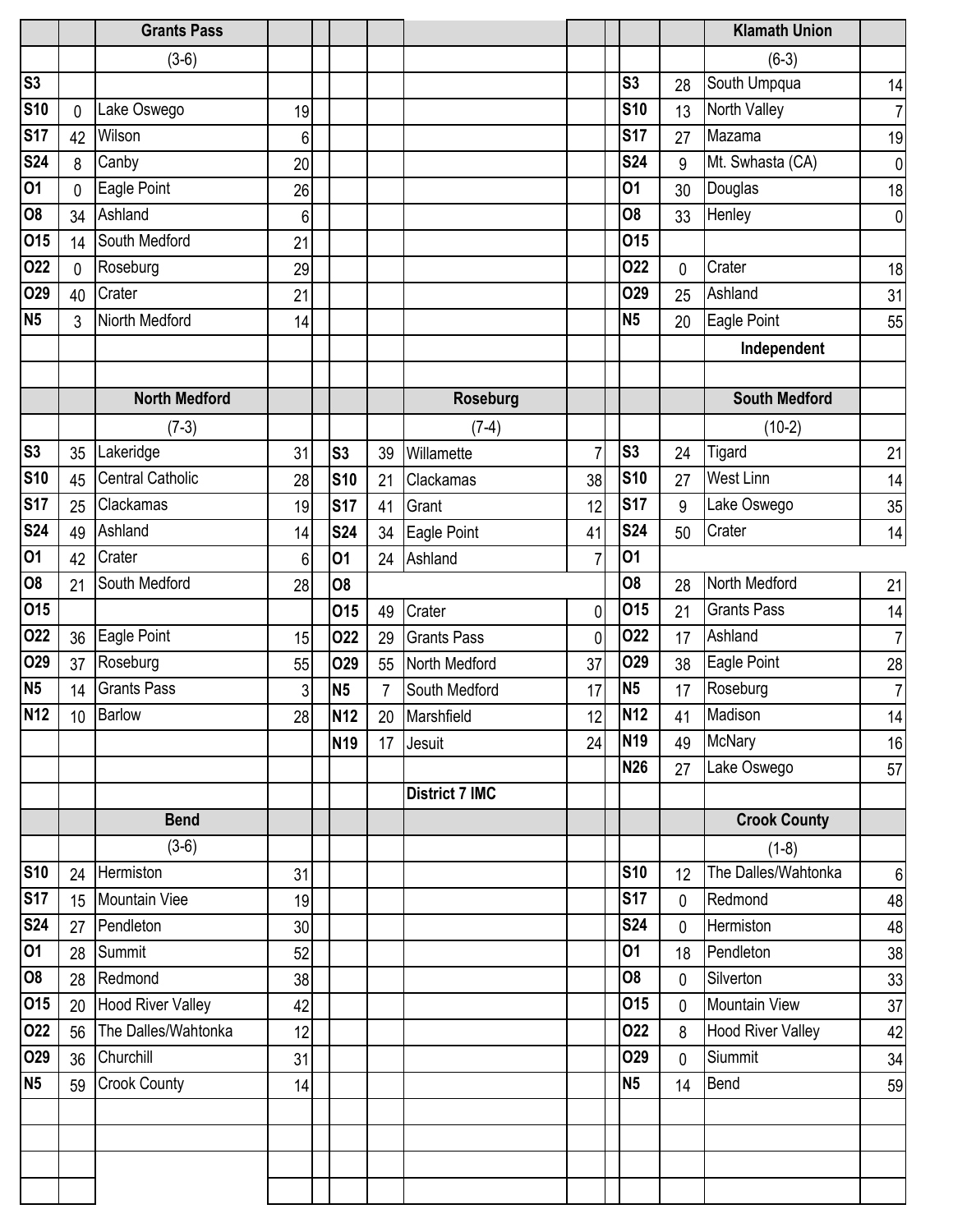|                 |                 | <b>Hood River Valley</b> |                |                |                 | <b>Mountain View</b>     |                |                |                 | Pendleton                 |                |
|-----------------|-----------------|--------------------------|----------------|----------------|-----------------|--------------------------|----------------|----------------|-----------------|---------------------------|----------------|
|                 |                 | $(7-3)$                  |                |                |                 | $(4-5)$                  |                |                |                 | $(4-5)$                   |                |
| <b>S10</b>      | 21              | David Douglas            | $\overline{7}$ | S <sub>3</sub> | 12              | Thurston                 | 33             | S <sub>3</sub> | 3               | <b>Forest Grove</b>       | 21             |
| <b>S17</b>      | 21              | Hermiston                | 24             | <b>S10</b>     | 27              | Pendleton                | 20             | <b>S10</b>     | 20              | <b>Mountain View</b>      | 27             |
| <b>S24</b>      | 42              | Summit                   | 21             | <b>S17</b>     | 19              | Bend                     | 15             | <b>S17</b>     | 14              | Summit                    | 51             |
| 01              | 27              | Redmond                  | 33             | <b>S24</b>     | 52              | The Dalles/Wahtonka      | 0              | <b>S24</b>     | 30              | Bend                      | 27             |
| <b>O8</b>       | 21              | Mountain View            | 10             | 01             |                 |                          |                | 01             | 38              | <b>Crook County</b>       | 18             |
| 015             | 42              | Bend                     | 20             | 08             | 10 <sup>1</sup> | <b>Hood River Valley</b> | 21             | <b>O8</b>      | 49              | The Dalles/Wahtonka       | 6 <sup>1</sup> |
| 022             | 42              | <b>Crook County</b>      | 8              | 015            | 37              | <b>Crook County</b>      | 0              | <b>015</b>     |                 |                           |                |
| O29             | 49              | Pendleton                | 24             | 022            | 13              | Hermiston                | 20             | 022            | 15              | Redmond                   | 14             |
| N <sub>5</sub>  | 41              | The Dalles/Wahtonka      | $\overline{7}$ | <b>O29</b>     | 13              | Redmond                  | 48             | <b>O29</b>     | 24              | <b>Hood River Valley</b>  | 49             |
| <b>N12</b>      | 46              | Beaverton                | 67             | <b>N5</b>      | 7               | Summit                   | 41             | N <sub>5</sub> | 3               | Hermiston                 | 28             |
|                 |                 |                          |                |                |                 |                          |                |                |                 |                           |                |
|                 |                 |                          |                |                |                 |                          |                |                |                 |                           |                |
|                 |                 | <b>Redmond</b>           |                |                |                 | <b>Summit</b>            |                |                |                 | <b>The Dalles/Wahtonk</b> |                |
|                 |                 | $(6-4)$                  |                |                |                 | $(7-3)$                  |                |                |                 | $(0-9)$                   |                |
| S <sub>3</sub>  | 20              | <b>Tualatin</b>          | 42             | <b>S10</b>     | 11              | Redmond                  | 14             | <b>S10</b>     | 6               | <b>Crook County</b>       | 12             |
| <b>S10</b>      | 14              | Summit                   | 11             | <b>S17</b>     | 51              | Pendleton                | 14             | <b>S17</b>     | 0               | Masdison                  | 25             |
| <b>S17</b>      | 48              | <b>Crook County</b>      | 0              | <b>S24</b>     | 21              | <b>Hood River Valley</b> | 42             | <b>S24</b>     | 0               | <b>Mountain View</b>      | 52             |
| <b>S24</b>      | 43              | The Dalles/Wahtonka      | 0              | 01             | 52              | <b>Bend</b>              | 28             | 01             | 0               | Redmond                   | 43             |
| 01              | 33              | <b>Hood River Valley</b> | 27             | 08             | 39              | Hermiston                | 23             | <b>O8</b>      | 6               | Pendleton                 | 49             |
| <b>O8</b>       | 28              | Bend                     | 23             | 015            | 62              | The Dalles/Wahtonka      | 18             | 015            | 18              | Summit                    | 62             |
| 015             | 27              | Hermiston                | 45             | 022            | 28              | Newberg                  | $\overline{7}$ | 022            | 12              | Bend                      | 56             |
| 022             | 14              | Pendleton                | 15             | <b>O29</b>     | 34              | <b>Crook County</b>      | $\mathbf{0}$   | <b>O29</b>     | 0               | Hermiston                 | 44             |
| O29             | 48              | <b>Mounatin View</b>     | 13             | <b>N5</b>      | 41              | <b>Mountain View</b>     | $\overline{7}$ | N <sub>5</sub> | $\overline{7}$  | <b>Hood River Valley</b>  | 41             |
| <b>N5</b>       |                 |                          |                | <b>N12</b>     | 7               | Clackamas                | 28             |                |                 |                           |                |
| <b>N12</b>      |                 | 21 McNary                | 31             |                |                 |                          |                |                |                 |                           |                |
|                 |                 |                          |                |                |                 |                          |                |                |                 |                           |                |
|                 |                 |                          |                |                |                 | <b>District 8 Valley</b> |                |                |                 |                           |                |
|                 |                 | <b>Corvallis</b>         |                |                |                 |                          |                |                |                 | <b>Crescent Valley</b>    |                |
|                 |                 | $(5-4)$                  |                |                |                 |                          |                |                |                 | $(1-8)$                   |                |
| <b>S10</b>      | 27              | <b>West Salem</b>        | 28             |                |                 |                          |                | <b>S10</b>     | 27              | South Albany              | 26             |
| <b>S17</b>      | 35              | South Albany             | $\overline{7}$ |                |                 |                          |                | <b>S17</b>     | 6               | Sprague                   | 56             |
| <b>S24</b>      | 10 <sup>°</sup> | North Salem              | 27             |                |                 |                          |                | <b>S24</b>     | 10              | McKay                     | 14             |
| $\overline{01}$ | 14              | Sprague                  | 42             |                |                 |                          |                | 01             | $\theta$        | McNary                    | 49             |
| O <sub>8</sub>  | 31              | South Salem              | 28             |                |                 |                          |                | <b>O8</b>      | 14              | <b>West Salem</b>         | 42             |
| 015             | 29              | <b>McKay</b>             | 19             |                |                 |                          |                | 015            | 14              | North Salem               | 42             |
| 022             | 24              | <b>West Albany</b>       | 21             |                |                 |                          |                | 022            | $\mathbf{0}$    | South Salem               | 41             |
| <b>O29</b>      | 31              | <b>McNary</b>            | 48             |                |                 |                          |                | <b>O29</b>     | 28              | West A; Ibany             | 35             |
| <b>N5</b>       | 42              | <b>Crescent Valley</b>   | 7              |                |                 |                          |                | <b>N5</b>      | $7\overline{ }$ | Corvallis                 | 42             |
|                 |                 |                          |                |                |                 |                          |                |                |                 |                           |                |
|                 |                 |                          |                |                |                 |                          |                |                |                 |                           |                |
|                 |                 |                          |                |                |                 |                          |                |                |                 |                           |                |
|                 |                 |                          |                |                |                 |                          |                |                |                 |                           |                |
|                 |                 |                          |                |                |                 |                          |                |                |                 |                           |                |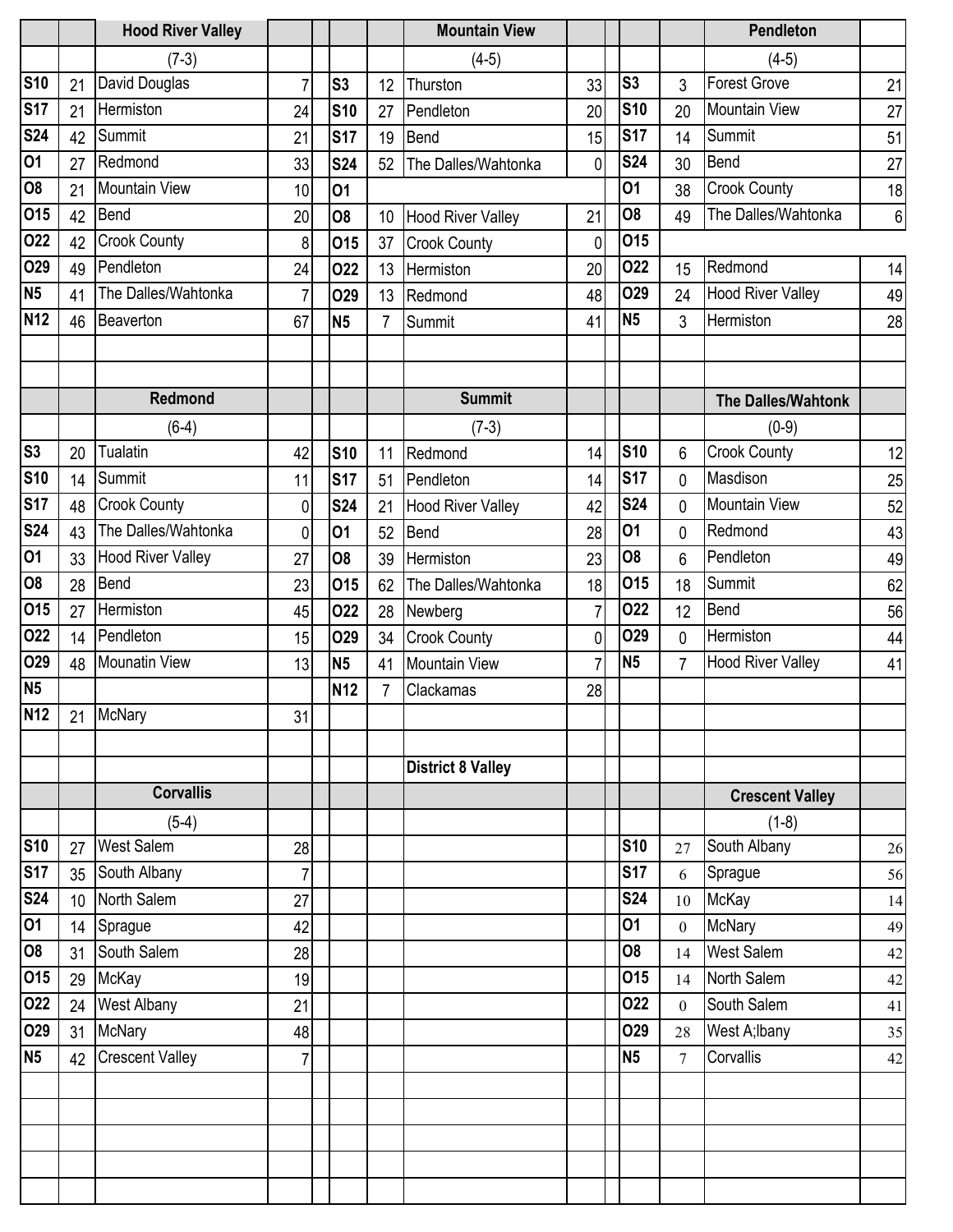|                        |                | <b>McKay</b>           |                |                |    | <b>McNary</b>          |              |                 |                | <b>North Salem</b>      |                  |
|------------------------|----------------|------------------------|----------------|----------------|----|------------------------|--------------|-----------------|----------------|-------------------------|------------------|
|                        |                | $(4-5)$                |                |                |    | $(8-3)$                |              |                 |                | $(6-5)$                 |                  |
| <b>S10</b>             | 26             | South Salem            | 38             | <b>S10</b>     | 14 | North Salem            | $\mathbf 0$  | <b>S10</b>      | $\mathbf 0$    | <b>McNary</b>           | 14               |
| <b>S17</b>             | 0              | West Albany            | 17             | <b>S17</b>     | 19 | South Salem            | $\mathbf{0}$ | <b>S17</b>      | 27             | <b>West Salem</b>       | 15               |
| <b>S24</b>             | 14             | Crescent Valley        | 10             | <b>S24</b>     | 13 | <b>West Albany</b>     | 20           | <b>S24</b>      | 27             | Corvallis               | 10               |
| 01                     | 34             | South Albany           | 28             | 01             | 49 | <b>Crescent Valley</b> | $\mathbf{0}$ | 01              | 19             | South Salem             | 33               |
| $\overline{\text{SO}}$ | 20             | Sprague                | 47             | 08             | 50 | South Albany           | 30           | O <sub>8</sub>  | 17             | <b>West Albany</b>      | $\overline{0}$   |
| 015                    | 19             | Corvallis              | 29             | <b>015</b>     | 23 | Sprague                | 34           | 015             | 42             | <b>Crescent Valley</b>  | 14               |
| 022                    | 21             | <b>McNary</b>          | 44             | 022            | 44 | McKay                  | 21           | 022             | 40             | South Albany            | $\boldsymbol{6}$ |
| 029                    | 18             | <b>West Salem</b>      | 13             | <b>O29</b>     | 48 | Corvallis              | 31           | <b>O29</b>      | $\overline{7}$ | Sprague                 | 26               |
| N <sub>5</sub>         | 6              | North Salem            | 3 <sup>1</sup> | N <sub>5</sub> | 34 | <b>West Salem</b>      | 28           | N <sub>5</sub>  | 3              | McKay                   | 6                |
|                        |                |                        |                | <b>N12</b>     | 31 | Redmond                | 21           | <b>N12</b>      | 27             | Hermiston               | 14               |
|                        |                |                        |                | <b>N19</b>     | 16 | South Medford          | 49           | <b>N19</b>      | 17             | <b>Central Catholic</b> | 20               |
|                        |                |                        |                |                |    |                        |              |                 |                |                         |                  |
|                        |                |                        |                |                |    |                        |              |                 |                |                         |                  |
|                        |                | <b>South Albany</b>    |                |                |    |                        |              |                 |                | <b>South Salem</b>      |                  |
|                        |                | $(0-9)$                |                |                |    |                        |              |                 |                | $(6-4)$                 |                  |
| <b>S10</b>             | 26             | <b>Crescent Valley</b> | 27             |                |    |                        |              | <b>S10</b>      | 38             | McKay                   | 26               |
| <b>S17</b>             | $\overline{7}$ | Corvallis              | 35             |                |    |                        |              | <b>S17</b>      | 0              | <b>McNary</b>           | 19               |
| <b>S24</b>             | 6              | Sprague                | 61             |                |    |                        |              | <b>S24</b>      | 27             | <b>West Salem</b>       | 17               |
| 01                     | 28             | <b>McKay</b>           | 34             |                |    |                        |              | 01              | 33             | North Salem             | 19               |
| 08                     | 30             | <b>McNary</b>          | 50             |                |    |                        |              | 08              | 28             | Corvallis               | 31               |
| 015                    | 20             | <b>West Salem</b>      | 48             |                |    |                        |              | 015             | 26             | West Albany             | 21               |
| 022                    | 6              | North Salem            | 40             |                |    |                        |              | 022             | 41             | <b>Crescent Valley</b>  | $\overline{0}$   |
| 029                    | 27             | South Salem            | 65             |                |    |                        |              | O <sub>29</sub> | 66             | South Albany            | 27               |
| N <sub>5</sub>         | 20             | <b>West Albany</b>     | 45             |                |    |                        |              | <b>N5</b>       | 18             | Sprague                 | 34               |
|                        |                |                        |                |                |    |                        |              | <b>N12</b>      | 14             | Lake Oswego             | 28               |
|                        |                |                        |                |                |    |                        |              |                 |                |                         |                  |
|                        |                | <b>Sprague</b>         |                |                |    | <b>West Albany</b>     |              |                 |                | <b>West Salem</b>       |                  |
|                        |                | $(14-0)$               |                |                |    | $(5-4)$                |              |                 |                | $(3-6)$                 |                  |
| <b>S10</b>             | 35             | <b>West Albany</b>     | 13             | <b>S10</b>     |    | 13 Sprague             | 35           | <b>S10</b>      | 28             | Corvallis               | 27               |
| <b>S17</b>             | 56             | <b>Crescent Valley</b> | $6 \mid$       | <b>S17</b>     |    | 17 McKay               | $\mathbf{0}$ | <b>S17</b>      | 15             | North Salem             | 27               |
| <b>S24</b>             | 61             | South Albany           | 6              | <b>S24</b>     |    | 20 McNary              | 13           | <b>S24</b>      | 17             | South Salem             | 27               |
| $\overline{01}$        | 42             | Corvallis              | 14             | 01             |    | 25 West Salem          | 6            | 01              | 6              | West Albany             | 25               |
| $\overline{08}$        | 47             | McKay                  | 20             | 08             |    | 0 North Salem          | 17           | <b>O8</b>       | 42             | <b>Crescent Valley</b>  | 14               |
| 015                    | 34             | <b>McNary</b>          | 23             | 015            |    | 21 South Salem         | 26           | 015             | 48             | South Albany            | 20               |
| 022                    | 49             | <b>West Salem</b>      | 19             | 022            |    | 21 Corvallis           | 24           | 022             | 19             | Sprague                 | 49               |
| 029                    | 26             | North Salem            | $\overline{7}$ | O29            |    | 35 Crescent Valley     | 28           | <b>O29</b>      | 13             | McKay                   | 18               |
| N <sub>5</sub>         | 34             | South Salem            | 18             | <b>N5</b>      |    | 45 South Albany        | 20           | <b>N5</b>       | 28             | <b>McNary</b>           | 34               |
| <b>N12</b>             | 414            | Reynolds               | $\overline{7}$ |                |    |                        |              |                 |                |                         |                  |
| <b>N19</b>             | 15             | Westview               | $\overline{9}$ |                |    |                        |              |                 |                |                         |                  |
| <b>N26</b>             | 42             | Lincoln                | 14             |                |    |                        |              |                 |                |                         |                  |
| D <sub>3</sub>         | 49             | Jesuit                 | 28             |                |    |                        |              |                 |                |                         |                  |
| D11                    | 30             | Lake Oswego            | 27             |                |    |                        |              |                 |                |                         |                  |
|                        |                |                        |                |                |    |                        |              |                 |                |                         |                  |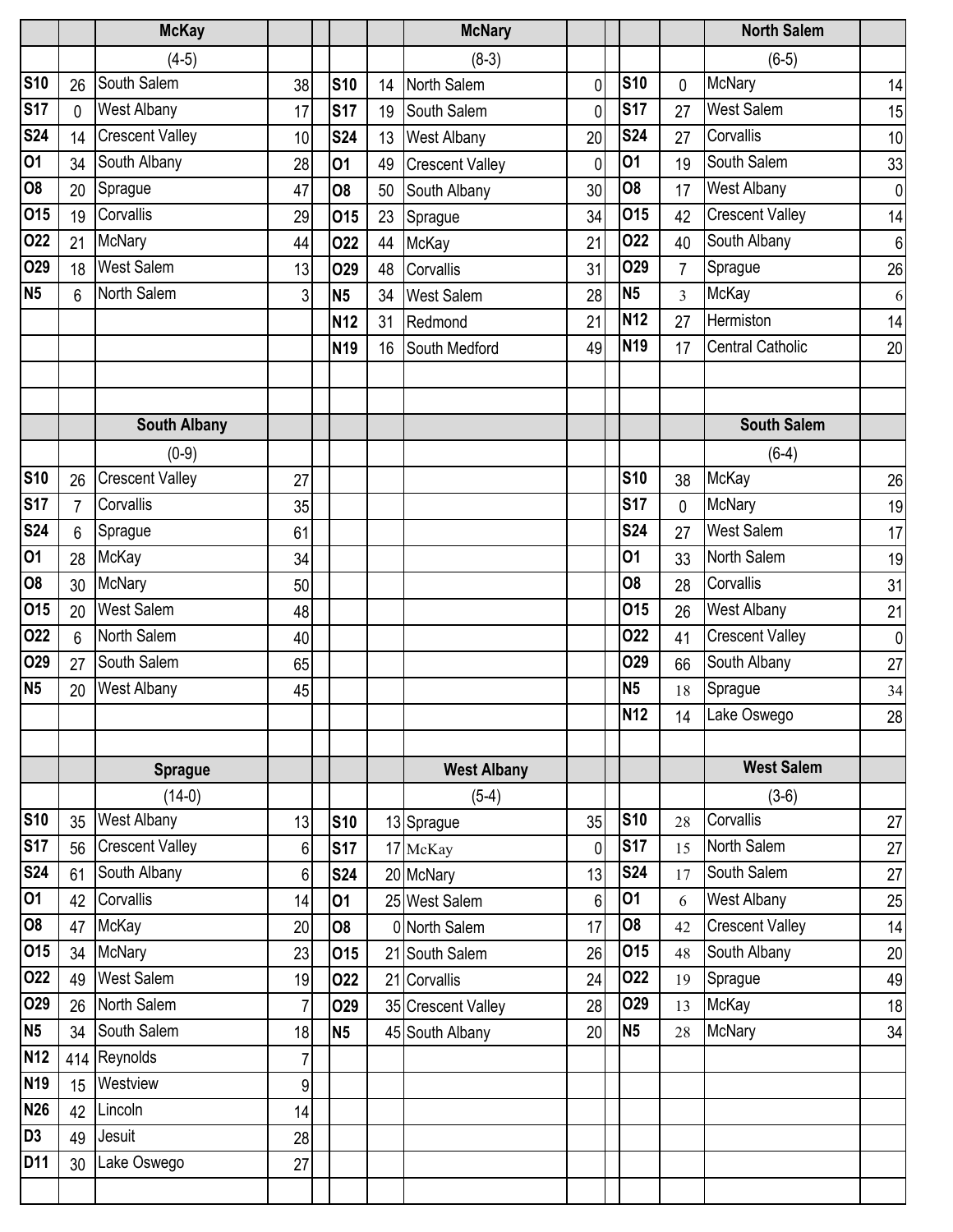|                |                 | <b>District 9</b>   |                |                |                | Pac-9               |                |                |                |                     |                |
|----------------|-----------------|---------------------|----------------|----------------|----------------|---------------------|----------------|----------------|----------------|---------------------|----------------|
|                |                 | Canby               |                |                |                | <b>Dallas</b>       |                |                |                | <b>Forest Grove</b> |                |
|                |                 | $(6-4)$             |                |                |                | $(2-7)$             |                |                |                | $(4-5)$             |                |
| <b>S10</b>     | 14              | Tigard              | 35             | <b>S10</b>     | 13             | <b>Tualatin</b>     | 47             | S <sub>3</sub> | 21             | Pendleton           | $\overline{3}$ |
| <b>S17</b>     | 25              | <b>Forest Grove</b> | 18             | <b>S17</b>     | 21             | Roosevelt           | 20             | <b>S10</b>     | 12             | Silverton           | 7              |
| <b>S24</b>     | 20              | <b>Grants Pass</b>  | 8              | <b>S24</b>     | 14             | <b>Forest Grove</b> | 45             | <b>S17</b>     | 18             | Canby               | 25             |
| 01             | 43              | McMinnville         | 15             | 01             | 30             | Woodburn            | 14             | <b>S24</b>     | 45             | <b>Dallas</b>       | 14             |
| <b>O8</b>      | 14              | Newberg             | 24             | 08             | 21             | McMinnville         | 46             | 01             | 14             | Newberg             | 33             |
| 015            | 25              | Silverton           | 15             | 015            | $\overline{7}$ | Tigard              | 60             | 08             | 48             | Woodburn            | 6              |
| 022            | $\overline{7}$  | Tualatin            | 41             | 022            | 14             | Silverton           | 41             | 015            | 6              | Tualatin            | 41             |
| <b>O29</b>     | 48              | <b>Dallas</b>       | 0              | <b>O29</b>     | $\mathbf 0$    | Canby               | 48             | 022            | $\overline{7}$ | Tigard              | 39             |
| N <sub>5</sub> | 49              | Woodburn            | 18             | <b>N5</b>      | 0              | Newberg             | 48             | O29            |                |                     |                |
| <b>N12</b>     | 21              | Sheldon             | 48             |                |                |                     |                | N <sub>5</sub> | 29             | McMinnville         | 34             |
|                |                 |                     |                |                |                |                     |                |                |                |                     |                |
|                |                 |                     |                |                |                |                     |                |                |                |                     |                |
|                |                 | <b>McMinnville</b>  |                |                |                | <b>Newberg</b>      |                |                |                | <b>Silverton</b>    |                |
|                |                 | $(5-4)$             |                |                |                | $(6-4)$             |                |                |                | $(3-6)$             |                |
| <b>S10</b>     | 20              | Sandy               | 14             | <b>S10</b>     | 52             | Woodburn            | 6              | <b>S10</b>     | 7              | <b>Forest Grove</b> | 12             |
| <b>S17</b>     | 6               | Tigard              | 34             | <b>S17</b>     | 6              | Tualatin            | $\overline{7}$ | <b>S17</b>     | 29             | Woodburn            | $\overline{0}$ |
| <b>S24</b>     | 14              | Silverton           | 7              | <b>S24</b>     | $\overline{7}$ | Tigard              | 34             | <b>S24</b>     | $\overline{7}$ | McMinnville         | 14             |
| 01             | 15              | Canby               | 43             | 01             | 33             | Forest Grove        | 14             | 01             | $\mathfrak{Z}$ | Tigard              | 40             |
| <b>O8</b>      | 46              | Dallas              | 21             | <b>O8</b>      | 24             | Canby               | 14             | 08             | 33             | <b>Crook County</b> | $\overline{0}$ |
| 015            | 34              | Newberg             | 35             | 015            | 35             | McMinnville         | 34             | 015            | 15             | Canby               | 25             |
| 022            | 38              | Woodburn            | 12             | 022            | $\overline{7}$ | <b>Summit</b>       | 28             | 022            | 451            | Dallas              | 14             |
| O29            | 21              | Tualatin            | 26             | <b>O29</b>     | 22             | Silverton           | $\overline{7}$ | O29            | $\overline{7}$ | Newberg             | 22             |
| <b>N5</b>      | 34              | <b>Forest Grove</b> | 29             | <b>N5</b>      | 48             | <b>Dallas</b>       | 0              | N <sub>5</sub> | 17             | Tualatin            | 34             |
|                |                 |                     |                | <b>N12</b>     |                | 15 Central Catholic | 18             |                |                |                     |                |
|                |                 |                     |                |                |                |                     |                |                |                |                     |                |
|                |                 |                     |                |                |                |                     |                |                |                |                     |                |
|                |                 | <b>Tigard</b>       |                |                |                | <b>Tualatin</b>     |                |                |                | Woodburn            |                |
|                |                 | $(9-2)$             |                |                |                | $(8-2)$             |                |                |                | $(0-9)$             |                |
| S3             | 21              | South Medford       | 24             | S <sub>3</sub> | 42             | Redmond             | 20             | S <sub>3</sub> | 0              | North Eugene        | 48             |
| <b>S10</b>     | 35              | Canby               | 14             | <b>S10</b>     | 47             | <b>Dallas</b>       | 13             | <b>S10</b>     | 6              | Newberg             | 52             |
| <b>S17</b>     | 34              | McMinnville         | 6              | <b>S17</b>     | 7              | Newberg             | 6              | <b>S17</b>     | 0              | Silverton           | 29             |
| <b>S24</b>     | 34              | Newberg             | 7              | <b>S24</b>     | 49             | Woodburn            | 0              | <b>S24</b>     | 0              | Tualatin            | 49             |
| 01             | 40              | Silverton           | 3              | <b>O1</b>      | 6              | Tigard              | 14             | 01             | 14             | Dallas              | 30             |
| 08             | 14              | Tualatin            | 6              | <b>O8</b>      | 41             | <b>Forest Grove</b> | 6              | 08             | 6              | <b>Forest Grove</b> | 48             |
| 015            | 60              | <b>Dallas</b>       | 7 <sup>1</sup> | 015            | 41             | Canby               | $\overline{7}$ | 015            | 12             | McMinnville         | 38             |
| 022            | 39              | <b>Forest Grove</b> | 7              | 022            | 26             | McMinnville         | 21             | 022            | 12             | Tigard              | 56             |
| 029            | 56              | Woodburn            | 12             | <b>O29</b>     | 34             | Silverton           | 17             | <b>O29</b>     | 18             | Canby               | 49             |
| <b>N5</b>      |                 |                     |                | <b>N5</b>      | 7              | Lincoln             | 13             |                |                |                     |                |
| <b>N12</b>     | 22              | Lakeridge           | $\overline{0}$ |                |                |                     |                |                |                |                     |                |
| <b>N19</b>     | 10 <sup>1</sup> | Beaverton           | 23             |                |                |                     |                |                |                |                     |                |
|                |                 |                     |                |                |                |                     |                |                |                |                     |                |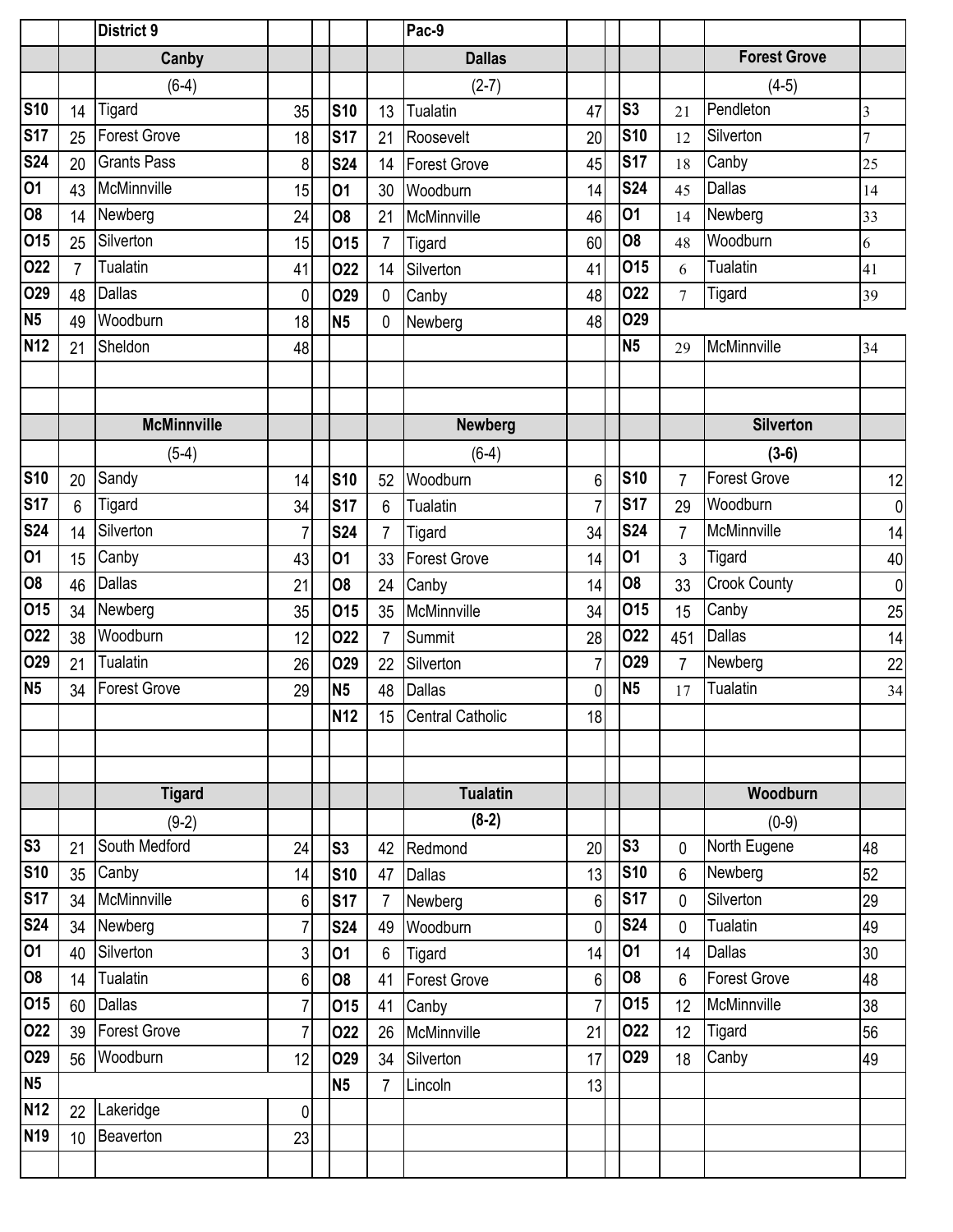|                 |    | 2004 Class AA Football Schedules and Scores |                |                |                |                      |                |                 |                 |                  |                |
|-----------------|----|---------------------------------------------|----------------|----------------|----------------|----------------------|----------------|-----------------|-----------------|------------------|----------------|
|                 |    | <b>District 1</b>                           |                |                |                | <b>Cowapa League</b> |                |                 |                 |                  |                |
|                 |    | <b>Astoria</b>                              |                |                |                | <b>Banks</b>         |                |                 |                 | Rainier          |                |
|                 |    | $(5-6)$                                     |                |                |                | $(7-2)$              |                |                 |                 | $(4-5)$          |                |
| <b>S10</b>      | 6  | Central                                     | 15             | <b>S10</b>     | 48             | Yamhill-Carlton      | 19             | <b>S10</b>      | 46              | Clatskanie       | 6              |
| <b>S17</b>      | 34 | Philomath                                   | 13             | <b>S17</b>     | 3              | Vernonia             | $\overline{0}$ | <b>S17</b>      | 36              | North Marion     | $\overline{0}$ |
| <b>S24</b>      | 14 | Toledo                                      | 20             | <b>S24</b>     | 42             | Molalla              | 14             | <b>S24</b>      | 35              | La Salle         | 10             |
| 01              | 0  | Wilsonville                                 | 44             | 01             | 11             | <b>North Marion</b>  | 6              | 01              | 14              | Estacada         | 21             |
| <b>O8</b>       | 10 | Tillamook                                   | 35             | O <sub>8</sub> | 28             | Seaside              | 27             | 08              | 9               | Scappoose        | 42             |
| 015             | 31 | Seaside                                     | 13             | 015            | 39             | Raionier             | 28             | 015             | 28              | <b>Banks</b>     | 39             |
| 022             | 24 | <b>Banks</b>                                | 21             | <b>O22</b>     | 21             | Astoria              | 24             | 022             | 27              | Tillamook        | 29             |
| <b>O29</b>      | 14 | Scappoose                                   | 34             | <b>O29</b>     | 22             | Tillamook            | 21             | O29             | 40              | Seaside          | $\pmb{0}$      |
| <b>N5</b>       | 39 | Rainier                                     | 16             | <b>N5</b>      | 3              | Scappoose            | 13             | <b>N5</b>       | 16              | Astoria          | 39             |
| <b>N12</b>      | 24 | Newport                                     | 21             |                |                |                      |                |                 |                 |                  |                |
| <b>N19</b>      | 0  | Junction City                               | 20             |                |                |                      |                |                 |                 |                  |                |
|                 |    |                                             |                |                |                |                      |                |                 |                 |                  |                |
|                 |    |                                             |                |                |                |                      |                |                 |                 |                  |                |
|                 |    | <b>Scappoose</b>                            |                |                |                | <b>Seaside</b>       |                |                 |                 | <b>Tillamook</b> |                |
|                 |    | $(7-4)$                                     |                |                |                | $(2-7)$              |                |                 |                 | $(4-6)$          |                |
| <b>S10</b>      | 13 | Marist                                      | 16             | <b>S10</b>     | 16             | Newport              | 18             | <b>S10</b>      | 0               | Stayton          | 27             |
| <b>S17</b>      | 6  | <b>Banks</b>                                | 7              | <b>S17</b>     | 28             | Taft                 | 21             | <b>S17</b>      | 20              | Gladstone        | 26             |
| <b>S24</b>      | 20 | Wilsonville                                 | 35             | <b>S24</b>     | 53             | Yamhill-Carlton      | 0              | <b>S24</b>      | 0               | Philomath        | 20             |
| 36              | 36 | Gladstone                                   | 12             | 01             | 14             | La Salle             | 17             | 01              | 20              | Newport          | $\overline{7}$ |
| <b>O8</b>       | 42 | Rainier                                     | 9              | O <sub>8</sub> | 27             | <b>Banks</b>         | 28             | 08              | 35              | Astoria          | 10             |
| 015             | 34 | Tillamook                                   | 15             | 015            | 13             | Astoria              | 31             | 015             | 15              | Scappoose        | 34             |
| 022             | 36 | Seaside                                     | 20             | 022            | 20             | Scappoose            | 36             | 022             | 29              | Rainier          | 27             |
| 029             | 34 | Astoria                                     | 14             | <b>O29</b>     | 0              | Rainier              | 40             | <b>O29</b>      | 21              | <b>Banks</b>     | 22             |
| <b>N5</b>       | 13 | <b>Banks</b>                                | $\overline{3}$ | <b>N5</b>      | $\mathbf 0$    | Tillamook            | 29             | N <sub>5</sub>  | 29              | Seaside          | $\overline{0}$ |
| <b>N12</b>      | 33 | Toledo                                      | $\overline{0}$ |                |                |                      |                | <b>N12</b>      | 15              | Siuslaw          | 31             |
| N <sub>19</sub> | 14 | <b>Sweet Home</b>                           | 17             |                |                |                      |                |                 |                 |                  |                |
|                 |    |                                             |                |                |                |                      |                |                 |                 |                  |                |
|                 |    | <b>District 2</b>                           |                |                |                | <b>Tri-Valley</b>    |                |                 |                 |                  |                |
|                 |    | <b>Estacada</b>                             |                |                |                | Gladstone            |                |                 |                 | La Salle         |                |
|                 |    | $(8-3)$                                     |                |                |                | $(3-6)$              |                |                 |                 | $(1-8)$          |                |
| <b>S10</b>      | 19 | Cascade                                     | $\overline{7}$ | <b>S10</b>     | 39             | Molalla              | 29             | <b>S10</b>      | 13              | Riverside        | 14             |
| <b>S17</b>      | 39 | Terry Fox (BC)                              | 19             | <b>S17</b>     | 26             | Tillamook            | 20             | <b>S17</b>      | 6               | Molalla          | 33             |
| <b>S24</b>      | 35 | North Marion                                | 13             | <b>S24</b>     | $\overline{7}$ | Stayton              | 12             | <b>S24</b>      | 10 <sup>1</sup> | Rainier          | 35             |
| 01              | 21 | Rainier                                     | 14             | 01             | 12             | Scappoose            | 36             | 01              | 17              | Seaside          | 14             |
| 08              | 14 | Wilsonville                                 | 43             | O <sub>8</sub> | 32             | La Salle             | 10             | 08              | 10              | Gladstone        | 32             |
| 015             | 29 | Madras                                      | $\pmb{0}$      | 015            | 14             | Wilsonville          | 42             | <b>015</b>      | 14              | Sherwood         | 47             |
| 022             | 15 | Sherwood                                    | 32             | 022            | $\overline{7}$ | Madras               | 32             | 022             | 28              | Wilsonville      | 41             |
| 029             | 27 | Gladstone                                   | 12             | <b>O29</b>     | 12             | Estcada              | 27             | O <sub>29</sub> | 14              | Madras           | 50             |
| <b>N5</b>       | 42 | La Salle                                    | 27             | <b>N5</b>      | 28             | Sherwood             | 34             | <b>N5</b>       | 27              | Estcada          | 42             |
| <b>N12</b>      | 44 | Phoenix                                     | 21             |                |                |                      |                |                 |                 |                  |                |
|                 |    |                                             |                |                |                |                      |                |                 |                 |                  |                |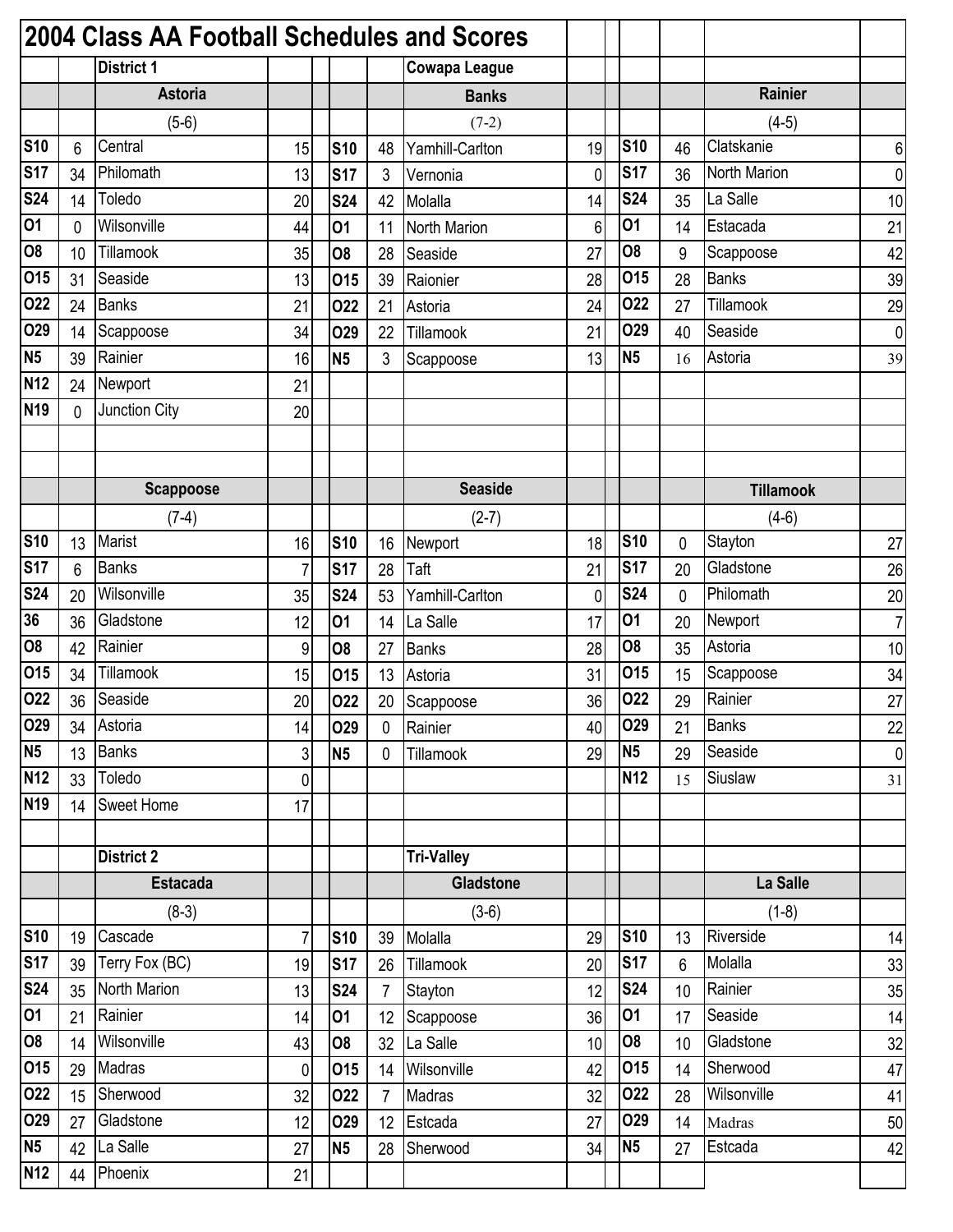|            |    | <b>Madras</b>           |                |                 |              | Sherwood                   |                |                |                | Wilsonville          |                |
|------------|----|-------------------------|----------------|-----------------|--------------|----------------------------|----------------|----------------|----------------|----------------------|----------------|
|            |    | $(6-3)$                 |                |                 |              | $(12-2)$                   |                |                |                | $(13-0)$             |                |
| <b>S10</b> | 21 | La Pine                 | 12             | <b>S10</b>      | 23           | <b>Sweet Home</b>          | 0              | <b>S10</b>     | 40             | Junction City        | 19             |
| <b>S17</b> | 21 | <b>Grant Union</b>      | 14             | <b>S17</b>      | 56           | Yamhill-Carlton            | 0              | <b>S17</b>     | 37             | Sweet Home           | $\pmb{0}$      |
| <b>S24</b> | 62 | <b>Sisters</b>          | 6              | <b>S24</b>      | 40           | Taft                       | 13             | <b>S24</b>     | 35             | Scappoose            | 20             |
| 01         | 55 | Molalla                 | 10             | 01              | 36           | Central                    | 7              | 01             | 44             | Asstortia            | $\mathbf 0$    |
| <b>O8</b>  | 7  | Sherwood                | 14             | 08              | 14           | Madras                     | $\overline{7}$ | O <sub>8</sub> | 43             | Estacada             | 14             |
| 015        | 0  | Estacada                | 29             | 015             | 47           | La Salle                   | 14             | 015            | 42             | Gladstone            | 14             |
| 022        | 32 | Gladstone               | $\overline{7}$ | 022             | 32           | Estacada                   | 15             | 022            | 41             | La Salle             | 28             |
| 029        | 50 | La Salle                | 14             | <b>O29</b>      | 0            | Wilsonville                | 13             | <b>O29</b>     | 13             | Sherwood             | $\mathbf 0$    |
| <b>N5</b>  | 10 | Wilsonville             | 42             | <b>N5</b>       | 34           | Gladstone                  | 28             | <b>N5</b>      | 42             | Madras               | 10             |
|            |    |                         |                | N <sub>12</sub> | 62           | Coquille                   | 0              | <b>N12</b>     | 49             | Brookings-Harbior    | $20\,$         |
|            |    |                         |                | N <sub>19</sub> | 16           | North Valley               | 12             | <b>N19</b>     | 27             | <b>Baker</b>         | $\overline{7}$ |
|            |    |                         |                | <b>N26</b>      | 42           | Junction City              | 35             | <b>N26</b>     | 35             | Sweet Home           | 14             |
|            |    |                         |                | D <sub>3</sub>  | 50           | Central                    | 10             | D <sub>3</sub> | 37             | Sherwood             | 13             |
|            |    |                         |                | D11             | 13           | Wilsonville                | 37             | D11            |                |                      |                |
|            |    |                         |                |                 |              |                            |                |                |                |                      |                |
|            |    |                         |                |                 |              | <b>District 3 Far West</b> |                |                |                |                      |                |
|            |    | <b>Brookings-Harbor</b> |                |                 |              | Coquille                   |                |                |                | <b>Douglas</b>       |                |
|            |    | $(5-6)$                 |                |                 |              | $(7-3)$                    |                |                |                | $(1-8)$              |                |
| S3         |    |                         |                | S <sub>3</sub>  | 22           | Bandon                     | 20             | S <sub>3</sub> | 13             | Rogue River          | 24             |
| <b>S10</b> | 14 | <b>Hidden Valley</b>    | 21             | <b>S10</b>      | 24           | <b>Myrtle Point</b>        | 21             | <b>S10</b>     | $\mathbf{3}$   | Henley               | 37             |
| <b>S17</b> | 24 | Goild Beach             | 20             | <b>S17</b>      | 8            | Reedsport                  | 6              | <b>S17</b>     | $\overline{7}$ | Myrtle Point         | 13             |
| <b>S24</b> | 12 | Arcata (CA)             | 20             | <b>S24</b>      | 50           | Waldport                   | 30             | <b>S24</b>     | 18             | <b>Klamath Union</b> | 30             |
| 01         | 26 | Del Norte (CA)          | 34             | 01              |              |                            |                | 01             | 12             | South Umpqua         | 27             |
| <b>O8</b>  | 46 | Sutherlin               | $\overline{7}$ | 08              | 12           | North Bend                 | 35             | O <sub>8</sub> | 44             | Brookings-Harbor     | 52             |
| 015        |    | 52 Douglas              | 44             | 015             | 22           | Sutherlin                  | 16             | 015            | 14             | North Bend           | 42             |
| 022        |    | 36 Coquille             | 14             | 022             | 14           | Brookings-Harbor           | 36             | 022            | $\overline{7}$ | Coquille             | 32             |
| 029        |    | 28 South Umpqua         | 29             | <b>O29</b>      |              | 32 Douglas                 | $\overline{7}$ | 029            | 19             | Sutherlin            | 0              |
| <b>N5</b>  | 16 | North Bend              | 32             | <b>N5</b>       |              | 20 South Umpqua            | 14             | N <sub>5</sub> |                |                      |                |
| <b>N12</b> | 26 | <b>Sisters</b>          | $\overline{7}$ | <b>N12</b>      | $\mathbf{0}$ | Sherwood                   | 62             |                |                |                      |                |
| <b>N19</b> | 20 | Wilsonville             | 49             |                 |              |                            |                |                |                |                      |                |
|            |    |                         |                |                 |              |                            |                |                |                |                      |                |
|            |    |                         |                |                 |              |                            |                |                |                |                      |                |
|            |    |                         |                |                 |              |                            |                |                |                |                      |                |
|            |    |                         |                |                 |              |                            |                |                |                |                      |                |
|            |    |                         |                |                 |              |                            |                |                |                |                      |                |
|            |    |                         |                |                 |              |                            |                |                |                |                      |                |
|            |    |                         |                |                 |              |                            |                |                |                |                      |                |
|            |    |                         |                |                 |              |                            |                |                |                |                      |                |
|            |    |                         |                |                 |              |                            |                |                |                |                      |                |
|            |    |                         |                |                 |              |                            |                |                |                |                      |                |
|            |    |                         |                |                 |              |                            |                |                |                |                      |                |
|            |    |                         |                |                 |              |                            |                |                |                |                      |                |
|            |    |                         |                |                 |              |                            |                |                |                |                      |                |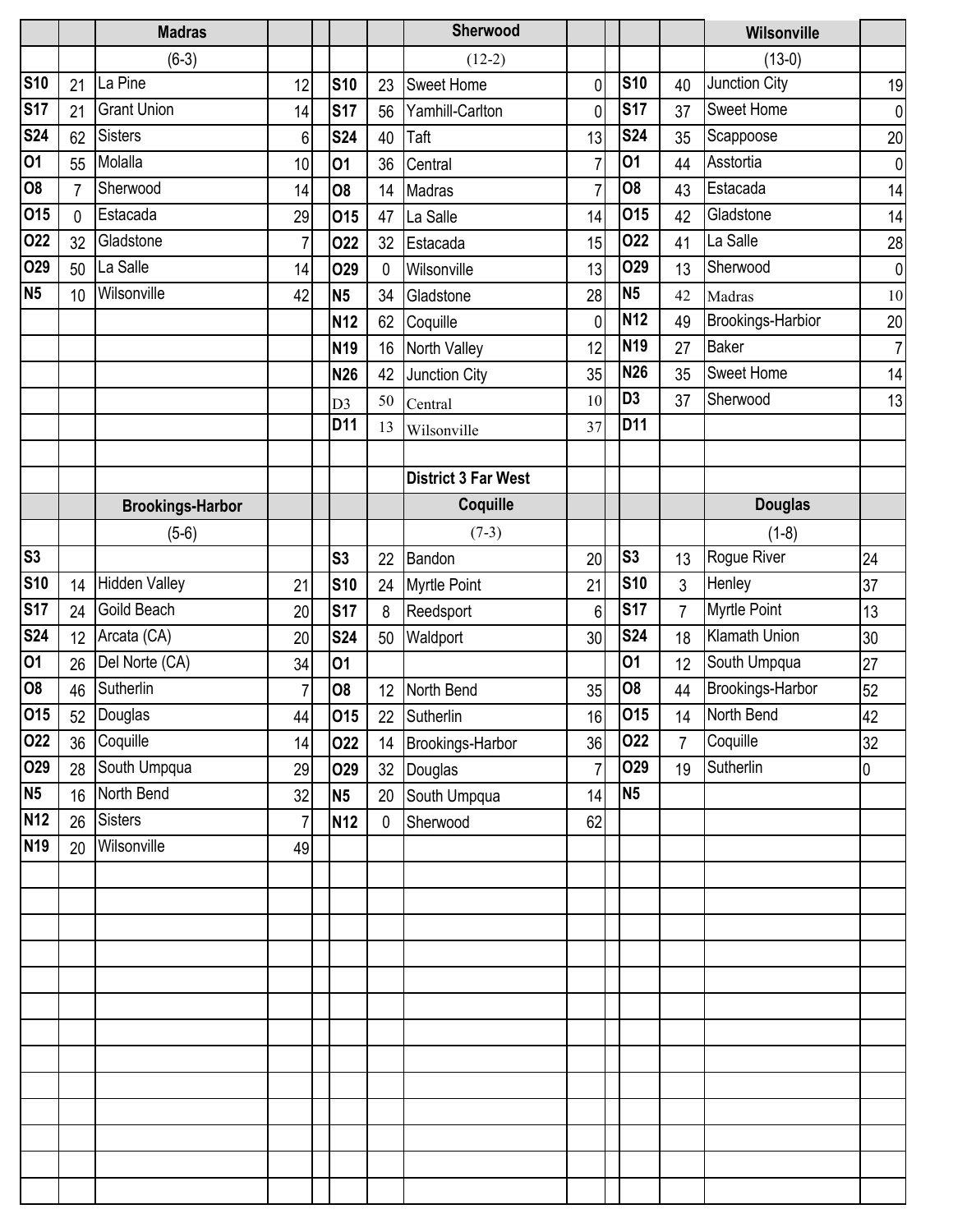|                |                  | <b>North Bend</b>    |    |                 |                | South Umpqua             |                |                |                | <b>Sutherlin</b>       |                |
|----------------|------------------|----------------------|----|-----------------|----------------|--------------------------|----------------|----------------|----------------|------------------------|----------------|
|                |                  | $(8-3)$              |    |                 |                | $(3-6)$                  |                |                |                | $(3-6)$                |                |
| S <sub>3</sub> | 20               | Phoenix              | 26 | S <sub>3</sub>  | 14             | <b>Klamath Union</b>     | 28             | S <sub>3</sub> | 46             | Oakland                | 28             |
| <b>S10</b>     | 20               | <b>Cottage Grove</b> | 13 | <b>S10</b>      | 27             | Creswell                 | 24             | <b>S10</b>     | 10             | Pleasant Hill          | 14             |
| <b>S17</b>     | 14               | <b>Marist</b>        | 6  | <b>S17</b>      | 6              | <b>Cottage Grove</b>     | 20             | <b>S17</b>     | 26             | <b>Illionis Valley</b> | $\overline{7}$ |
| <b>S24</b>     |                  |                      |    | <b>S24</b>      |                |                          |                | <b>S24</b>     |                |                        |                |
| 01             | 14               | Marshfield           | 52 | 01              | 13             | Yreka (CA)               | 20             | 01             | 14             | Glide                  | 28             |
| <b>O8</b>      | 35               | Coquille             | 12 | 08              | 27             | Douglas                  | 12             | <b>O8</b>      | $\overline{7}$ | Brookings-Harbor       | 46             |
| 015            | 24               | South Umpqua         | 20 | 015             | 20             | North Bend               | 24             | <b>015</b>     | 16             | Coquille               | 22             |
| 022            | 42               | Douglas              | 14 | 022             | $\overline{7}$ | Sutherlin                | 14             | <b>O22</b>     | 14             | South Umpqua           | $\overline{7}$ |
| O29            | 14               | Sutherlin            | 7  | <b>O29</b>      | 29             | Brookings-Harbor         | 28             | <b>O29</b>     | $\overline{7}$ | <b>North Bend</b>      | 14             |
| N <sub>5</sub> | 32               | Brookings-Harbor     | 16 | N <sub>5</sub>  | 14             | Coquille                 | 20             | N <sub>5</sub> | 0              | Douglas                | 19             |
| <b>N12</b>     |                  |                      |    |                 |                |                          |                |                |                |                        |                |
| <b>N19</b>     | 31               | Stayton              | 26 |                 |                |                          |                |                |                |                        |                |
| <b>N26</b>     | 14               | Central              | 51 |                 |                |                          |                |                |                |                        |                |
|                |                  |                      |    |                 |                |                          |                |                |                |                        |                |
|                |                  |                      |    |                 |                | <b>District 4 Val-Co</b> |                |                |                |                        |                |
|                |                  | <b>Central</b>       |    |                 |                | <b>Newport</b>           |                |                |                | Philomath              |                |
|                |                  | $(9-3)$              |    |                 |                | $(5-5)$                  |                |                |                | $(3-6)$                |                |
| <b>S10</b>     | 15               | Astoria              | 6  | <b>S10</b>      | 18             | Seaside                  | 16             | <b>S10</b>     | 6              | Siuslaw                | 41             |
| <b>S17</b>     | 28               | Cascade              | 0  | <b>S17</b>      | $\overline{7}$ | Siuslaw                  | 38             | <b>S17</b>     | 13             | Astoria                | 31             |
| <b>S24</b>     | 28               | <b>Sweet Home</b>    | 35 | <b>S24</b>      | 32             | Cascade                  | 20             | <b>S24</b>     | 20             | Tillamook              | 0              |
| 01             |                  | Sherwood             | 36 | 01              | 7              | Tillamook                | 20             | 01             | 7              | <b>Sisters</b>         | 45             |
| <b>O8</b>      | 53               | Yamhill-Carlton      | 6  | O <sub>8</sub>  | 13             | Toledo                   | 28             | <b>O8</b>      | 28             | Taft                   | 14             |
| 015            | 31               | Philomath            | 14 | 015             | 28             | Taft                     | $\overline{7}$ | 015            | 14             | Central                | 31             |
| 022            | 34               | Toledo               | 22 | 022             | 21             | Philomath                | 20             | 022            | 20             | Newport                | 21             |
| 029            |                  | $42$ Taft            | 19 | 029             |                | 40 Yamhill-Carlton       | 0              | 029            | 25             | Toledo                 | 34             |
| <b>N5</b>      | 56               | Newport              | 20 | N <sub>5</sub>  | 20             | Central                  | 56             | N <sub>5</sub> | 35             | Yamhill-Carlton        | 28             |
| <b>N12</b>     | 28               | Ontario              | 18 | <b>N12</b>      | 21             | Astoria                  | 24             |                |                |                        |                |
| <b>N19</b>     | 51               | North Bend           | 14 |                 |                |                          |                |                |                |                        |                |
| <b>N26</b>     | 10 <sup>°</sup>  | Sherwood             | 50 |                 |                |                          |                |                |                |                        |                |
|                |                  |                      |    |                 |                |                          |                |                |                |                        |                |
|                |                  | <b>Taft</b>          |    |                 |                | <b>Toledo</b>            |                |                |                | <b>Yamhill-Carlton</b> |                |
|                |                  | $(2-7)$              |    |                 |                | $(7-4)$                  |                |                |                | $(0-9)$                |                |
| <b>S10</b>     | 28               | <b>North Marion</b>  | 25 | <b>S10</b>      |                | 14 Elmira                | 6              | <b>S10</b>     | 19             | <b>Banks</b>           | 48             |
| <b>S17</b>     | 21               | Seaside              | 26 | <b>S17</b>      | 8              | Junction City            | 46             | <b>S17</b>     | $\mathbf{0}$   | Sherwood               | 56             |
| <b>S24</b>     | 13               | Sherwood             | 40 | <b>S24</b>      |                | 20 Astoria               | 14             | <b>S24</b>     | $\mathbf 0$    | Seaside                | 53             |
| 01             | $\mathbf{0}$     | <b>Swet Home</b>     | 14 | 01              |                | 14 Stayton               | 21             | 01             | 14             | Cascade                | 26             |
| 08             | 14               | Philomath            | 28 | 08              |                | 28 Newport               | 13             | <b>O8</b>      | $6\phantom{1}$ | Central                | 53             |
| 015            | $\overline{7}$   | Newport              | 28 | 015             |                | 47 Yamhill-Carlton       | 0              | 015            | $\mathbf 0$    | Toledo                 | 47             |
| 022            | 25               | Yamhill-Carlton      | 19 | 022             |                | 22 Central               | 3              | 022            | 19             | Taft                   | 25             |
| <b>O29</b>     | 19               | Central              | 42 | <b>O29</b>      | 34             | Philomath                | 25             | <b>O29</b>     | $\mathbf{0}$   | Newport                | 40             |
| N <sub>5</sub> | 15 <sup>15</sup> | Toledo               | 21 | <b>N5</b>       | 21             | Taft                     | 15             | N <sub>5</sub> | 28             | Philomath              | 35             |
|                |                  |                      |    | N <sub>12</sub> | 20             | La Grande                | $\overline{7}$ |                |                |                        |                |
|                |                  |                      |    | N <sub>19</sub> | $\mathbf{0}$   | Scappoose                | 33             |                |                |                        |                |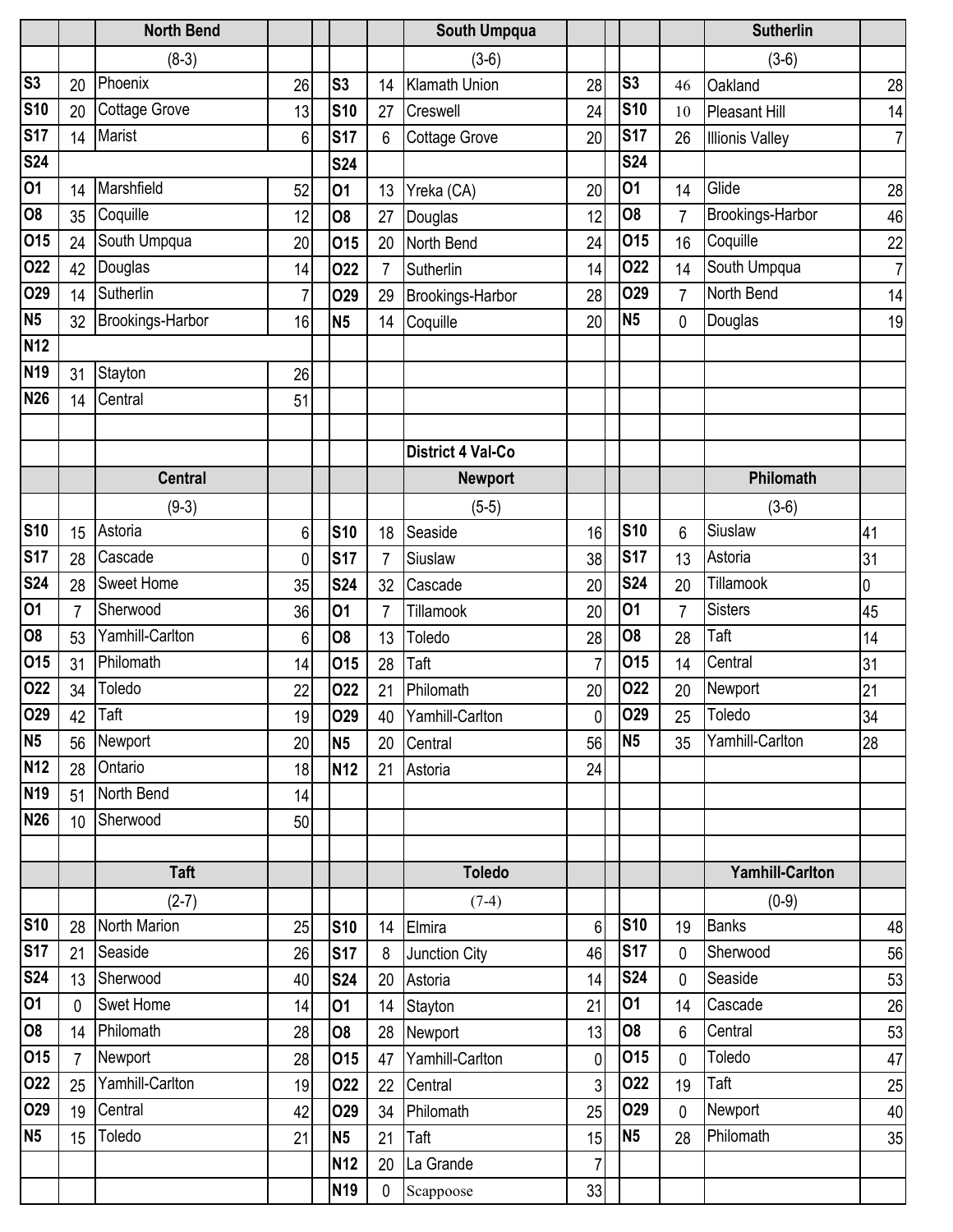|                |                |                      |                |            |             | District 5 Sky-Em    |                |                |    |                |                |
|----------------|----------------|----------------------|----------------|------------|-------------|----------------------|----------------|----------------|----|----------------|----------------|
|                |                | <b>Cottage Grove</b> |                |            |             | <b>Creswell</b>      |                |                |    | <b>Elmira</b>  |                |
|                |                | $(2-7)$              |                |            |             | $(0-9)$              |                |                |    | $(5-4)$        |                |
| <b>S10</b>     | 13             | North Bend           | 20             | <b>S10</b> | 24          | South Umpoqua        | 27             | <b>S10</b>     | 6  | Toledo         | 14             |
| <b>S17</b>     | 20             | South Umpqua         | 6              | <b>S17</b> | $\mathbf 0$ | Phoenix              | 55             | <b>S17</b>     | 25 | Stayton        | 20             |
| <b>S24</b>     | 0              | Marist               | 26             | <b>S24</b> | 14          | Siuslaw              | 45             | <b>S24</b>     | 22 | La Pine        | 12             |
| 01             |                | Junction City        | 34             | 01         | 21          | Elmira               | 49             | 01             | 49 | Creswell       | 21             |
| O <sub>8</sub> | 16             | Elimra               | 40             | 08         | 6           | Junction Cfity       | 13             | 08             | 40 | Cottage Grove  | 13             |
| 015            | $\overline{7}$ | <b>Pleasant Hill</b> | 61             | <b>015</b> | 16          | La Pine              | 32             | 015            | 28 | Marist         | 32             |
| 022            | $\overline{7}$ | La Pine              | 26             | 022        | 6           | <b>Pleasant Hill</b> | 28             | 022            | 14 | Siuslaw        | 38             |
| 029            | 14             | Siuslaw              | 54             | O29        | 18          | Marist               | 21             | O29            | 30 | Pleasant Hill  | 22             |
| <b>N5</b>      | 27             | Creswell             | 6              | <b>N5</b>  | 6           | Cottage Grove        | 27             | <b>N5</b>      | 36 | Junction City  | 48             |
|                |                |                      |                |            |             |                      |                |                |    |                |                |
|                |                |                      |                |            |             |                      |                |                |    |                |                |
|                |                | <b>Junction City</b> |                |            |             |                      |                |                |    | La Pine        |                |
|                |                | $(9-2)$              |                |            |             |                      |                |                |    | $(4-5)$        |                |
| <b>S10</b>     | 19             | Wilsonville          | 40             |            |             |                      |                | <b>S10</b>     | 12 | Madras         | 21             |
| <b>S17</b>     | 46             | Toledo               | 8              |            |             |                      |                | <b>S17</b>     | 38 | <b>Sisters</b> | 8              |
| <b>S24</b>     | 60             | <b>Pleasant Hill</b> | 13             |            |             |                      |                | <b>S24</b>     | 12 | Elmira         | 22             |
| 01             | 34             | <b>Cottage Grove</b> | 7              |            |             |                      |                | 01             | 18 | Siuslaw        | 46             |
| <b>O8</b>      | 13             | Creswell             | 6              |            |             |                      |                | 08             | 14 | Marist         | 31             |
| 015            | 51             | Siuslaw              | 42             |            |             |                      |                | 015            | 32 | Creswell       | 16             |
| 022            | 6              | <b>Marist</b>        | 0              |            |             |                      |                | 022            | 26 | CottaGE Grove  | $\overline{7}$ |
| O29            | 42             | La Pine              | 21             |            |             |                      |                | O29            | 21 | Junction City  | 42             |
| N <sub>5</sub> | 48             | Elmira               | 36             |            |             |                      |                | N <sub>5</sub> | 36 | Pleasant Hill  | 29             |
| <b>N12</b>     | 20             | Astoria              | 0              |            |             |                      |                |                |    |                |                |
| <b>N19</b>     |                | 35 Sherwood          | 42             |            |             |                      |                |                |    |                |                |
|                |                |                      |                |            |             |                      |                |                |    |                |                |
|                |                |                      |                |            |             |                      |                |                |    |                |                |
|                |                | <b>Marist</b>        |                |            |             | <b>Pleasant Hill</b> |                |                |    | <b>Siuslaw</b> |                |
|                |                | $(6-4)$              |                |            |             | $(4-5)$              |                |                |    | $(9-2)$        |                |
| <b>S10</b>     |                | 16 Scappoose         | 13             | <b>S10</b> |             | 14 Sutherlin         | 10             | <b>S10</b>     | 41 | Philomath      | 6              |
| <b>S17</b>     | $6\phantom{1}$ | North Bend           | 14             | <b>S17</b> |             | 16 North Valley      | 13             | <b>S17</b>     | 38 | Newport        | $\overline{7}$ |
| <b>S24</b>     |                | 26 Cottage Grove     | $\overline{0}$ | <b>S24</b> |             | 13 Junction City     | 60             | <b>S24</b>     | 45 | Creswell       | 14             |
| 01             | 22             | Pleasant Hill        | 21             | 01         | 21          | Marist               | 22             | 01             | 46 | La Pine        | 18             |
| 08             | 31             | La Pine              | 14             | 08         | 20          | Siuslaw              | 41             | <b>O8</b>      | 41 | Pleasant Hill  | 20             |
| 015            | 32             | Elmira               | 28             | 015        | 61          | <b>Cottage Grove</b> | $\overline{7}$ | 015            | 42 | Junction City  | 51             |
| 022            | $\mathbf{0}$   | Junction City        | 6 <sup>1</sup> | 022        | 28          | Creswell             | 6 <sup>1</sup> | 022            | 38 | Elmira         | 14             |
| 029            | 21             | Creswell             | 18             | 029        | 22          | Elmira               | 30             | <b>O29</b>     | 54 | Cottage Grove  | 14             |
| <b>N5</b>      | 14             | Siuslaw              | 35             | <b>N5</b>  | 29          | La Pine              | 36             | N <sub>5</sub> | 35 | Marist         | 14             |
| <b>N12</b>     | 14             | Ontario              | 36             |            |             |                      |                | <b>N12</b>     | 31 | Tillamook      | 15             |
|                |                |                      |                |            |             |                      |                | <b>N19</b>     | 14 | <b>Baker</b>   | 21             |
|                |                |                      |                |            |             |                      |                |                |    |                |                |
|                |                |                      |                |            |             |                      |                |                |    |                |                |
|                |                |                      |                |            |             |                      |                |                |    |                |                |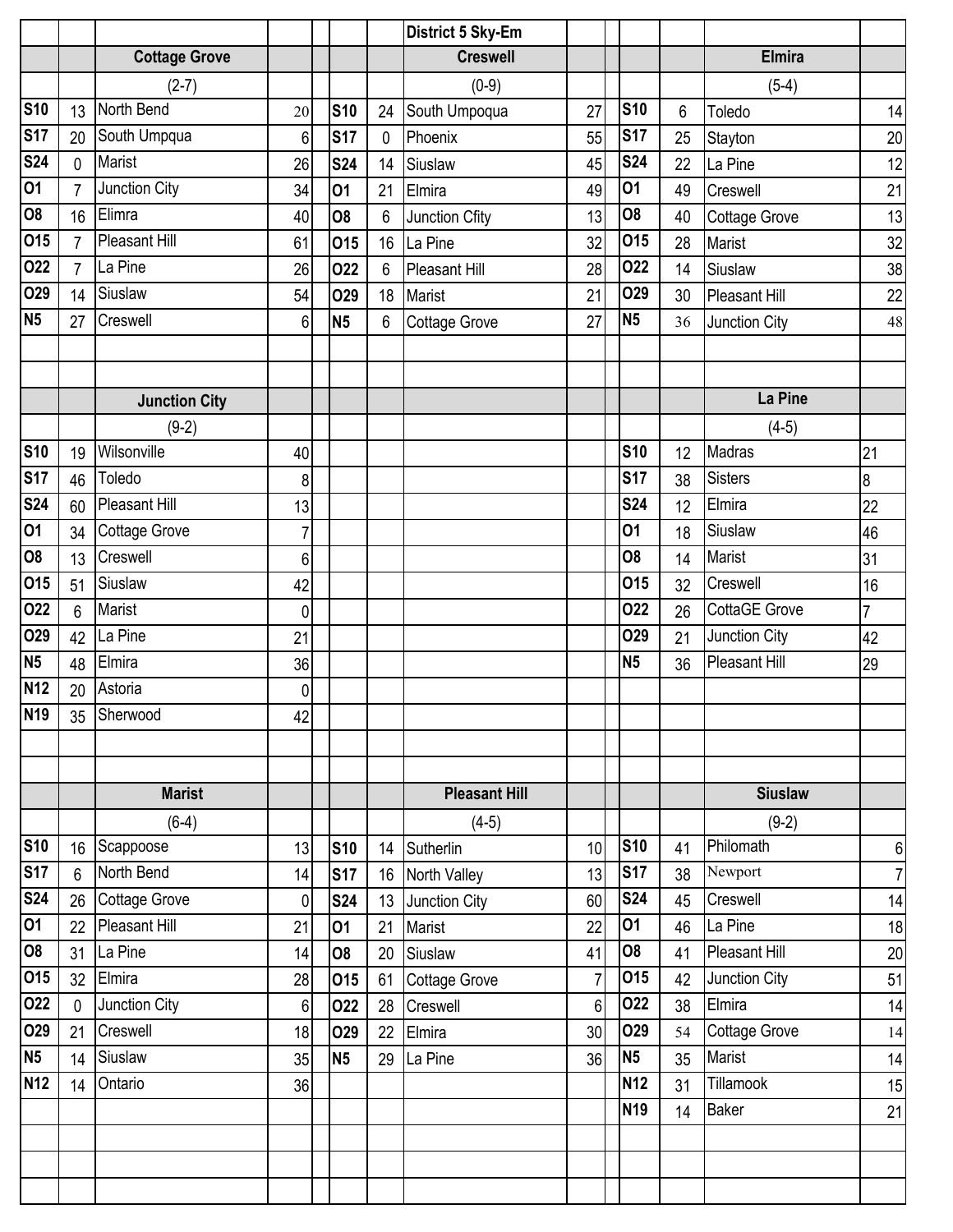|                 |                |                        |                |                |                | <b>District 6 Skyline</b> |                |                |                |                         |                 |
|-----------------|----------------|------------------------|----------------|----------------|----------------|---------------------------|----------------|----------------|----------------|-------------------------|-----------------|
|                 |                | <b>Henley</b>          |                |                |                |                           |                |                |                | <b>Hidden Valley</b>    |                 |
|                 |                | $(3-6)$                |                |                |                |                           |                |                |                | $(6-4)$                 |                 |
| S <sub>3</sub>  |                |                        |                |                |                |                           |                | S <sub>3</sub> | 13             | Washougal (WA)          | 40              |
| <b>S10</b>      | 37             | Douglas                | 3              |                |                |                           |                | <b>S10</b>     | 21             | Brookings-Harbor        | 14              |
| <b>S17</b>      | 14             | Ukiah                  | 34             |                |                |                           |                | <b>S17</b>     |                |                         |                 |
| <b>S24</b>      | 6              | North Valley           | 42             |                |                |                           |                | <b>S24</b>     | 21             | Mazama                  | 14              |
| 01              | 6              | Mazama                 | 17             |                |                |                           |                | 01             | 47             | <b>Illionis Valley</b>  | 7 <sup>1</sup>  |
| 08              | $\Omega$       | <b>Klamath Union</b>   | 33             |                |                |                           |                | 08             | 27             | Phoenix                 | 28              |
| 015             | $\overline{7}$ | <b>Hidden Valley</b>   | 43             |                |                |                           |                | 015            | 43             | Henley                  | 7 <sup>1</sup>  |
| 022             | 36             | <b>Illionis Valley</b> | 28             |                |                |                           |                | 022            | 28             | Rogue River             | 0               |
| 029             | 19             | R%ogue River           | 26             |                |                |                           |                | O29            | 20             | North Valley            | 28              |
| N <sub>5</sub>  | 32             | Phoenix                | 29             |                |                |                           |                | <b>N5</b>      | 21             | Del Norte (CA)          | 7 <sup>1</sup>  |
|                 |                |                        |                |                |                |                           |                | <b>N12</b>     | 21             | Stayton                 | 27              |
|                 |                |                        |                |                |                |                           |                |                |                |                         |                 |
|                 |                |                        |                |                |                |                           |                |                |                |                         |                 |
|                 |                | <b>Illionis Valley</b> |                |                |                | <b>Mazama</b>             |                |                |                | <b>North Valley</b>     |                 |
|                 |                | $(0-8)$                |                |                |                | $(4-5)$                   |                |                |                | $(5-5)$                 |                 |
| <b>S10</b>      |                |                        |                | <b>S10</b>     | 16             | Yreka (CA)                | 6              | <b>S10</b>     | $\overline{7}$ | <b>Klamath Union</b>    | 13              |
| <b>S17</b>      | $\overline{7}$ | Sutherlin              | 26             | <b>S17</b>     | 19             | <b>Klamath Union</b>      | 27             | <b>S17</b>     | 13             | <b>Pleasant Hill</b>    | 16              |
| <b>S24</b>      | 22             | Gold Beach             | 42             | <b>S24</b>     | 14             | <b>Hidden Valley</b>      | 21             | <b>S24</b>     | 42             | Henley                  | 6               |
| $\overline{01}$ | $\overline{7}$ | <b>Hidden Valley</b>   | 47             | 01             | 17             | Henley                    | 6              | 01             | 13             | Phoenix                 | 8               |
| $\overline{80}$ | $\mathbf{0}$   | North Valley           | 25             | 08             | $\overline{7}$ | Rogue River               | 14             | O <sub>8</sub> | 25             | <b>Illionis Valley</b>  | $\overline{0}$  |
| 015             | $\overline{7}$ | Rogue River            | 20             | 015            | 28             | North Valley              | $\overline{7}$ | 015            | $\overline{7}$ | Mazama                  | 28              |
| 022             | 28             | Henley                 | 36             | 022            | $\mathbf 0$    | Phoenix                   | 19             | 022            | 6              | Eureka (CA)             | 14              |
| 029             | 0              | Phoenix                | 34             | <b>O29</b>     | 14             | Arcata (CA)               | 21             | 029            | 28             | <b>Hidden Valley</b>    | $20\,$          |
| N <sub>5</sub>  | 14             | Mazama                 | 27             | N <sub>5</sub> | 27             | <b>Illionis Valley</b>    | 14             | N <sub>5</sub> | $18\,$         | Rogue River             | $\overline{0}$  |
|                 |                |                        |                |                |                |                           |                | <b>N12</b>     | 12             | Sherwood                | 16              |
|                 |                |                        |                |                |                |                           |                |                |                |                         |                 |
|                 |                |                        |                |                |                |                           |                |                |                |                         |                 |
|                 |                | Phoenix                |                |                |                |                           |                |                |                | <b>Rogue River</b>      |                 |
|                 |                | $(7-3)$                |                |                |                |                           |                |                |                | $(5-4)$                 |                 |
| S3              | 28             | North Bend             | 20             |                |                |                           |                | S <sub>3</sub> | 24             | Douglas                 | 13              |
| <b>S10</b>      |                |                        |                |                |                |                           |                | <b>S10</b>     | $\overline{7}$ | Glide                   | 30 <sub>1</sub> |
| <b>S17</b>      | 55             | Creswell               | $\overline{0}$ |                |                |                           |                | <b>S17</b>     | 28             | Cascade Christian       | 0               |
| <b>S24</b>      | 27             | Rogue River            | 21             |                |                |                           |                | <b>S24</b>     | 21             | Phoenix                 | 27              |
| 01              | 8              | Niorth valley          | 13             |                |                |                           |                | 01             | 14             | <b>Mazama</b>           | 7               |
| 08              | 28             | <b>Hidden Valley</b>   | 27             |                |                |                           |                | 08             | 20             | <b>Illionis Vallery</b> | 7               |
| 015             | 43             | McKinleyville (CA)     | 20             |                |                |                           |                | 015            | $\mathbf{0}$   | <b>Hgidden Valley</b>   | 28              |
| 022             | 19             | Mazama                 | 0              |                |                |                           |                | 022            | 26             | Henley                  | 19              |
| 029             | 34             | <b>Illionis Valley</b> | $\mathbf 0$    |                |                |                           |                | O29            | $\mathbf 0$    | North Valley            | 18              |
| N <sub>5</sub>  | 29             | Henley                 | 32             |                |                |                           |                | <b>N5</b>      |                |                         |                 |
| <b>N12</b>      | 21             | Estacada               | 44             |                |                |                           |                |                |                |                         |                 |
|                 |                |                        |                |                |                |                           |                |                |                |                         |                 |
|                 |                |                        |                |                |                |                           |                |                |                |                         |                 |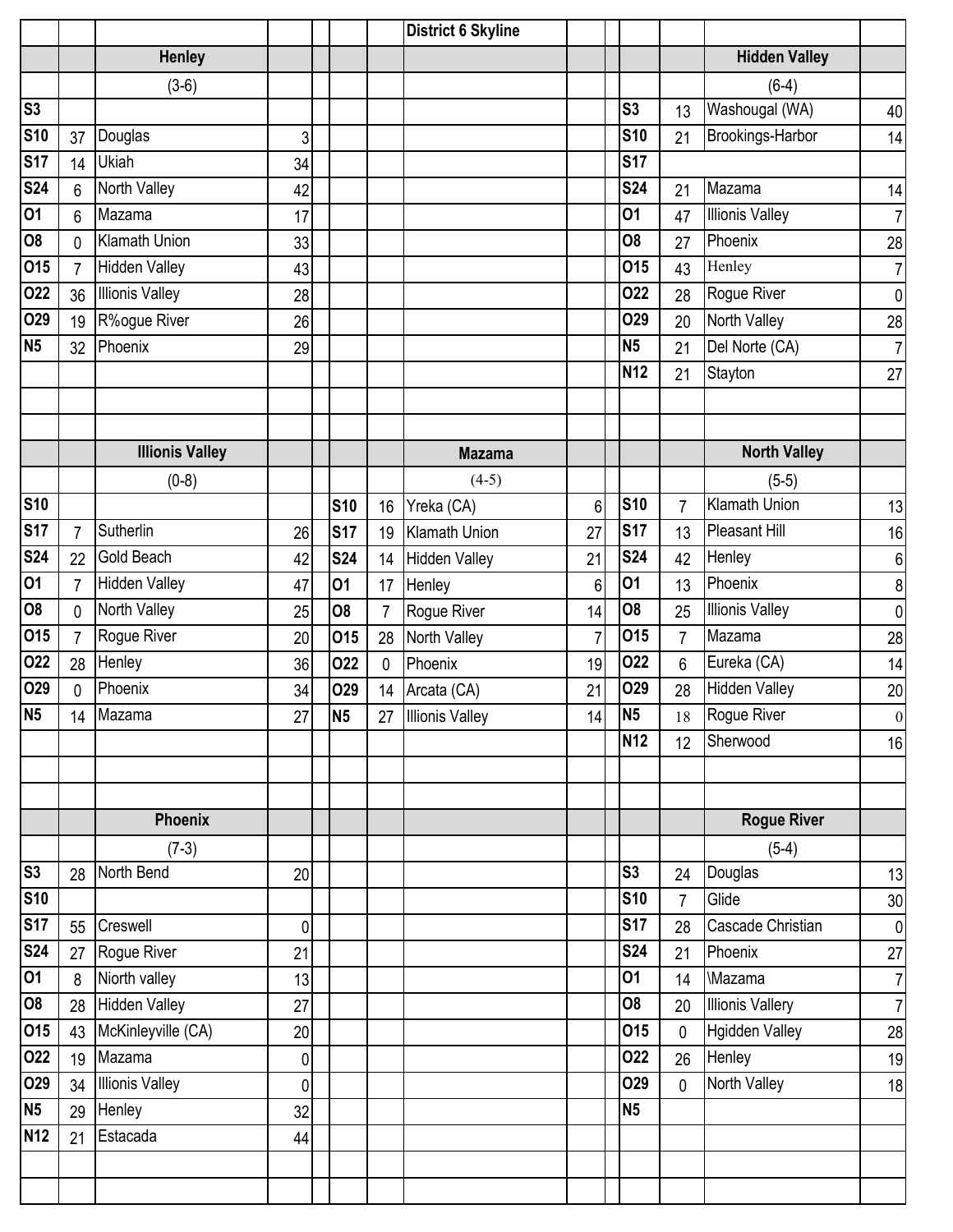|                |                 |                   |                |                | <b>District 7 Greater Oregon</b> |                           |                |                 |                 |                     |                |
|----------------|-----------------|-------------------|----------------|----------------|----------------------------------|---------------------------|----------------|-----------------|-----------------|---------------------|----------------|
|                |                 | <b>Baker</b>      |                |                |                                  | <b>Burns</b>              |                |                 |                 | La Grande           |                |
|                |                 | $(9-2)$           |                |                |                                  | $(2-7)$                   |                |                 |                 | $(4-6)$             |                |
| S <sub>3</sub> | 35              | Parma (ID)        | 0              | S <sub>3</sub> | 0                                | Vale                      | 36             | S <sub>3</sub>  | 0               | <b>Grant Union</b>  | $\overline{7}$ |
| <b>S10</b>     | 15              | DeSales (WA)      | 14             | <b>S10</b>     | 35                               | <b>Sisters</b>            | 14             | <b>S10</b>      | $6\phantom{.}$  | Pullman (WA)        | 19             |
| <b>S17</b>     | $\overline{7}$  | Scappoose         | 65             | <b>S17</b>     | $\overline{7}$                   | <b>Nyssa</b>              | 14             | <b>S17</b>      | 13              | Weriser (ID)        | $\overline{7}$ |
| <b>S24</b>     | 0               | Vale              | 13             | <b>S24</b>     | $\overline{7}$                   | <b>Grant Union</b>        | 22             | <b>S24</b>      | 14              | Middleton (ID)      | 21             |
| 01             |                 |                   |                | 01             |                                  |                           |                | 01              |                 |                     |                |
| 08             | 36              | La Grande         | 0              | O <sub>8</sub> | 19                               | Riverside                 | $\overline{7}$ | O <sub>8</sub>  | 0               | <b>Baker</b>        | 36             |
| 015            | 52              | McLoughlin        | 0              | 015            | 8                                | Ontario                   | 33             | 015             | 22              | Riverside           | $\bf 8$        |
| 022            | 45              | Riverside         | 0              | 022            | 14                               | McLoughlin                | 34             | 022             | 8               | Ontario             | 28             |
| 029            | 42              | Ontario           | $\overline{7}$ | <b>O29</b>     | $\mathbf 0$                      | La Grande                 | 35             | 029             | 35              | <b>Burns</b>        | $\pmb{0}$      |
| <b>N5</b>      | 42              | <b>Burns</b>      | 17             | <b>N5</b>      | 17                               | <b>Baker</b>              | 42             | N <sub>5</sub>  | 28              | McLoughlin          | $\,6$          |
| <b>N12</b>     | 21              | Siuslaw           | 14             |                |                                  |                           |                | N <sub>12</sub> | 7               | Toledo              | 20             |
| <b>N19</b>     | 7               | Wilsonville       | 27             |                |                                  |                           |                |                 |                 |                     |                |
|                |                 |                   |                |                |                                  |                           |                |                 |                 |                     |                |
|                |                 |                   |                |                |                                  |                           |                |                 |                 |                     |                |
|                |                 | <b>McLoughlin</b> |                |                |                                  | <b>Ontario</b>            |                |                 |                 | <b>Riverside</b>    |                |
|                |                 | $(4-4)$           |                |                |                                  | $(6-5)$                   |                |                 |                 | $(3-6)$             |                |
| <b>S10</b>     |                 |                   |                | S <sub>3</sub> | 6                                | Weiser (ID)               | 32             | S <sub>4</sub>  | 39              | Yoncalla            | $\pmb{0}$      |
| <b>S17</b>     | 18              | Stanfield         | 6              | <b>S10</b>     | 18                               | Spring Creek (NV)         | 45             | <b>S10</b>      | 14              | La Salle            | 13             |
| <b>S24</b>     | 21              | Waiteburg (WA)    | 12             | <b>S17</b>     | 19                               | Fruitland (ID)            | 21             | <b>S17</b>      | 30              | <b>Central Linn</b> | 20             |
| 01             | 0               | DeSales (WA)      | 21             | <b>S24</b>     |                                  |                           |                | <b>S24</b>      | $\overline{7}$  | <b>Nyssa</b>        | $20\,$         |
| 08             | $\overline{7}$  | Ontarioi          | 42             | 01             | 26                               | Vale                      | 9              | 01              | $\overline{7}$  | <b>Burns</b>        | 19             |
| 015            | 0               | <b>Baker</b>      | 52             | <b>O8</b>      | 42                               | McLoughlin                | 78             | 08              | 8               | La Grande           | 22             |
| 022            | 34              | Burns             | 14             | 015            | 33                               | <b>Burns</b>              | 8 <sup>1</sup> | 015             | 0               | <b>Baker</b>        | 45             |
| 029            |                 | 23 Riverside      | 17             | 022            |                                  | $\overline{28}$ La Grande | 8              | 022             |                 | 17 McLoughlin       | 23             |
| N <sub>5</sub> | $6\overline{6}$ | La Grande         | 28             | O29            | $7^{\circ}$                      | <b>Baker</b>              | 42             | <b>O29</b>      | 12 <sup>°</sup> | Ontario             | 36             |
|                |                 |                   |                | <b>N5</b>      |                                  | 36 Riverside              | 12             | <b>N5</b>       |                 |                     |                |
|                |                 |                   |                | <b>N12</b>     |                                  | 36 Marist                 | 14             |                 |                 |                     |                |
|                |                 |                   |                | <b>N19</b>     |                                  | 18 Central                | 28             |                 |                 |                     |                |
|                |                 |                   |                |                |                                  |                           |                |                 |                 |                     |                |
|                |                 |                   |                |                |                                  |                           |                |                 |                 |                     |                |
|                |                 |                   |                |                |                                  |                           |                |                 |                 |                     |                |
|                |                 |                   |                |                |                                  |                           |                |                 |                 |                     |                |
|                |                 |                   |                |                |                                  |                           |                |                 |                 |                     |                |
|                |                 |                   |                |                |                                  |                           |                |                 |                 |                     |                |
|                |                 |                   |                |                |                                  |                           |                |                 |                 |                     |                |
|                |                 |                   |                |                |                                  |                           |                |                 |                 |                     |                |
|                |                 |                   |                |                |                                  |                           |                |                 |                 |                     |                |
|                |                 |                   |                |                |                                  |                           |                |                 |                 |                     |                |
|                |                 |                   |                |                |                                  |                           |                |                 |                 |                     |                |
|                |                 |                   |                |                |                                  |                           |                |                 |                 |                     |                |
|                |                 |                   |                |                |                                  |                           |                |                 |                 |                     |                |
|                |                 |                   |                |                |                                  |                           |                |                 |                 |                     |                |